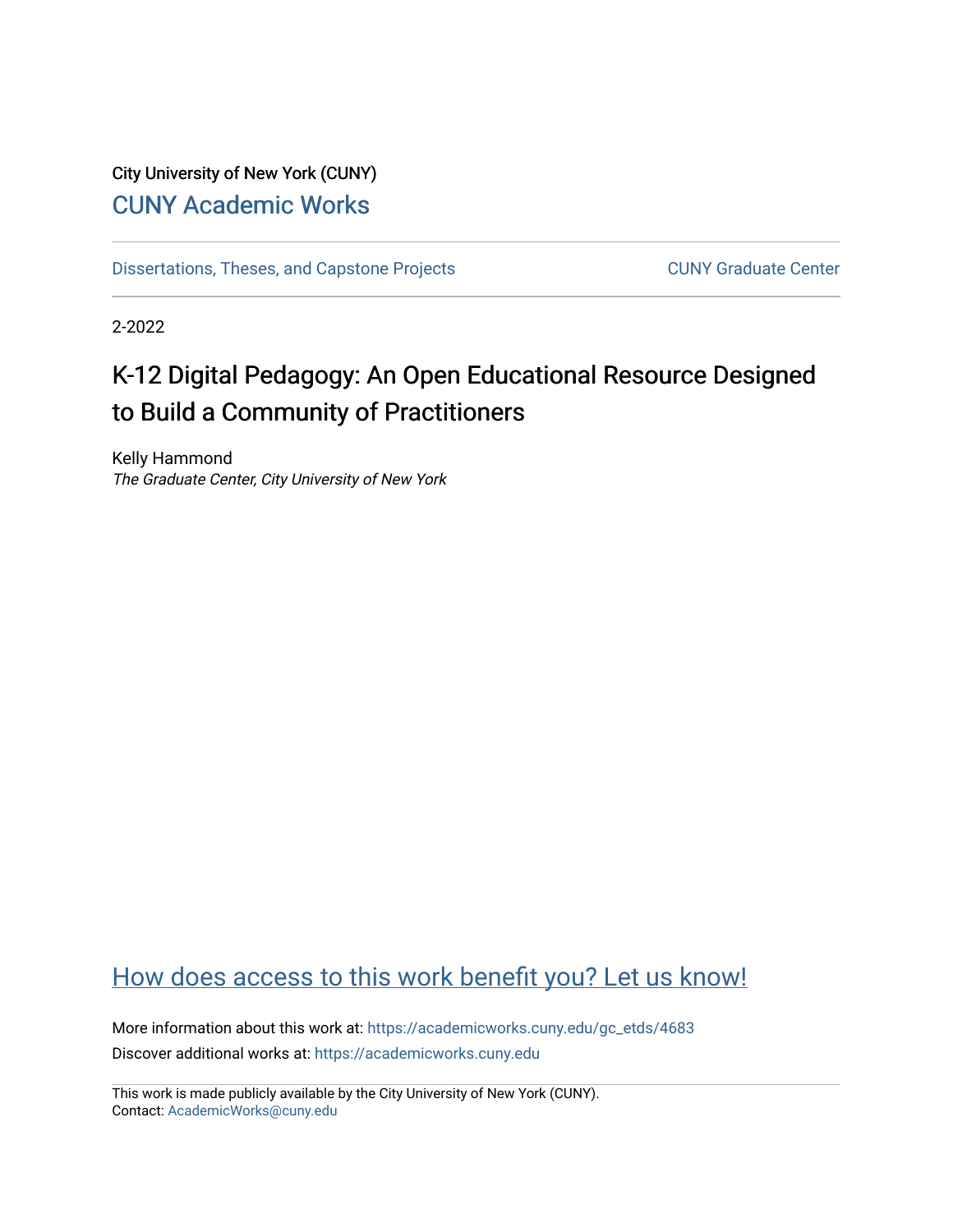# **K-12 DIGITAL PEDAGOGY: AN OPEN EDUCATIONAL RESOURCE DESIGNED TO BUILD A COMMUNITY OF PRACTITIONERS**

**by**

**KELLY HAMMOND**

**A master's capstone project submitted to the Graduate Faculty in Digital Humanities in** 

**partial fulfillment of the requirements for the degree of Master of Arts,** 

**The City University of New York**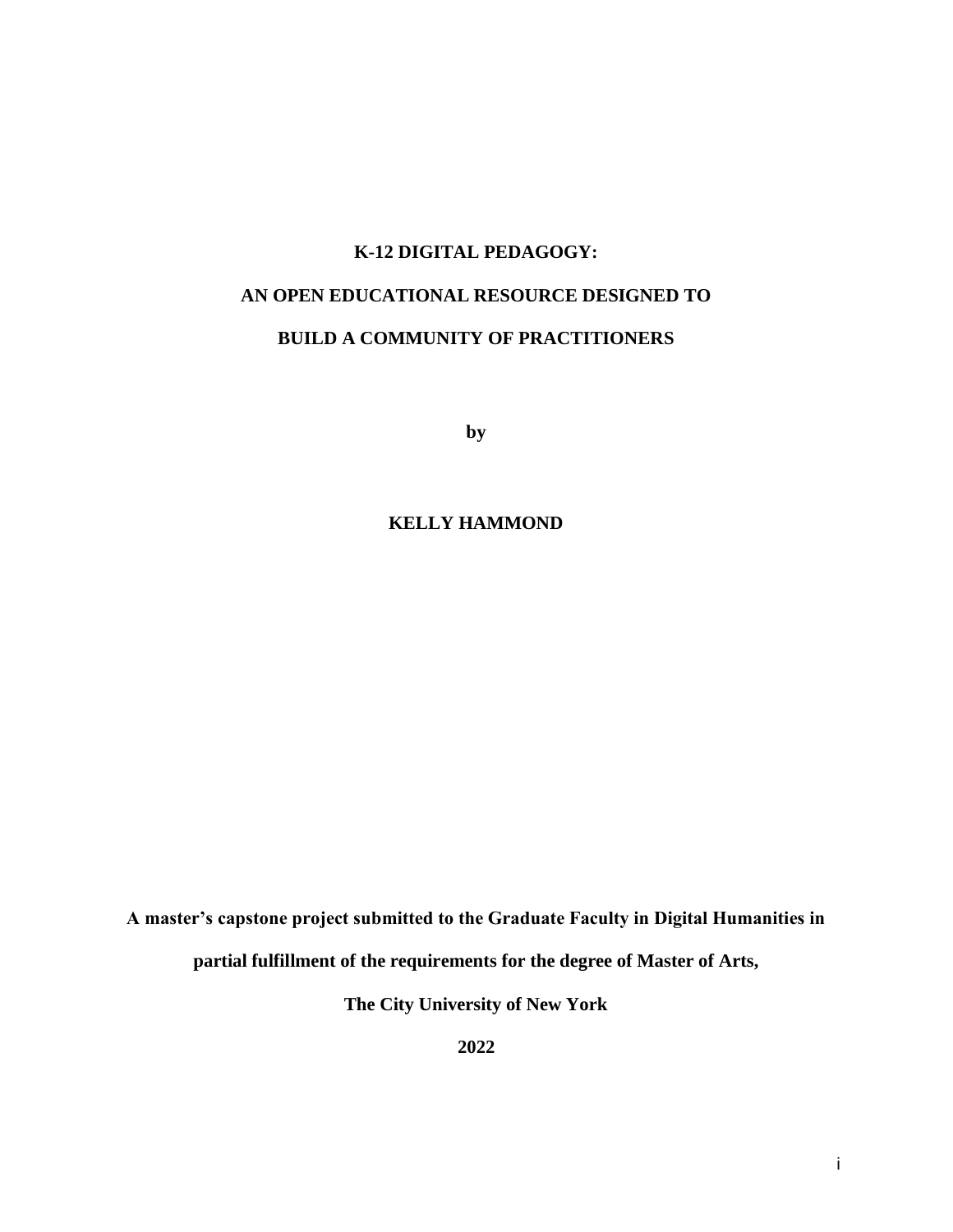**© 2022 KELLY HAMMOND All Rights Reserved**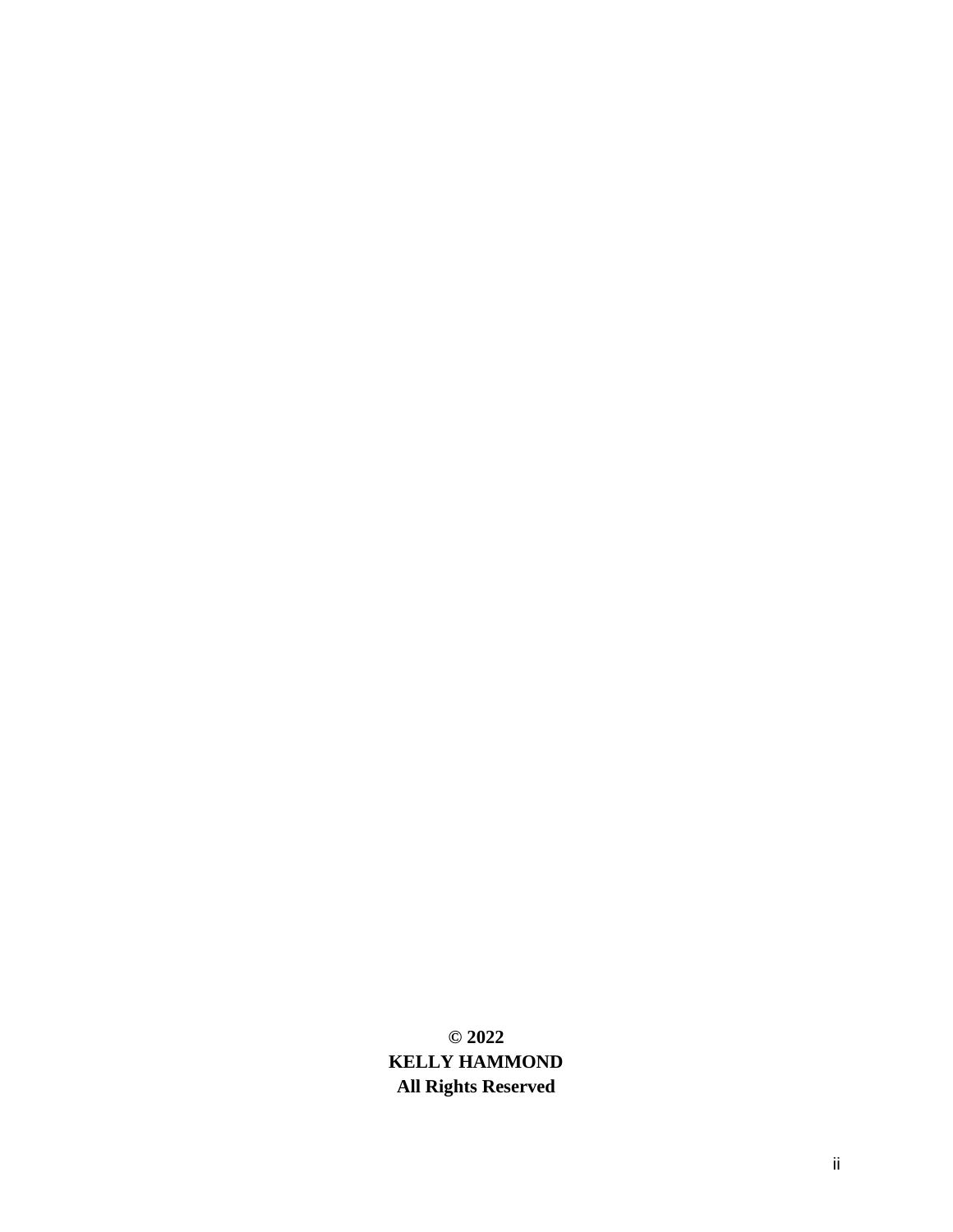## **K-12 Digital Pedagogy: An Open Educational Resource Designed to Build a Community of Practitioners**

by Kelly Hammond

This manuscript has been read and accepted for the Graduate Faculty in Digital Humanities in satisfaction of the capstone project requirement for the degree of Master of Arts.

\_\_\_\_\_\_\_\_\_\_\_\_\_\_\_\_\_\_\_ \_\_\_\_\_\_\_\_\_\_\_\_\_\_\_\_\_\_\_\_\_\_\_\_\_\_

 $\overline{\phantom{a}}$  , and the contract of the contract of the contract of the contract of the contract of the contract of the contract of the contract of the contract of the contract of the contract of the contract of the contrac

Date Matthew K. Gold Capstone Project Advisor

Date Matthew K. Gold Executive Officer

THE CITY UNIVERSITY OF NEW YORK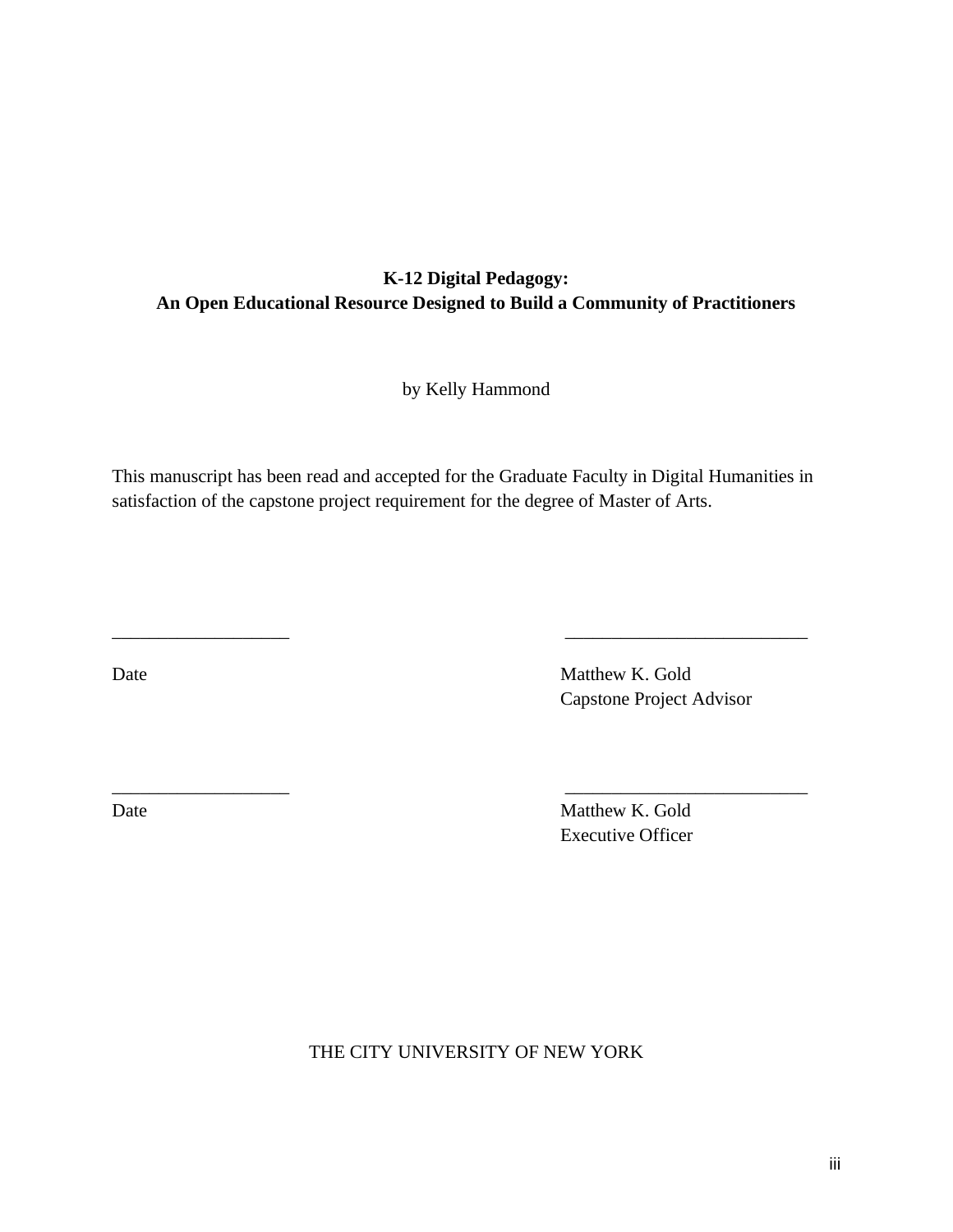### <span id="page-4-0"></span>ABSTRACT

The COVID-19 pandemic created the need for a necessarily steep increase in technology use among K-12 teachers around the world, as education shifted suddenly to remote learning in the early spring of 2020 and then to a mix of remote, hybrid, and in-person learning where it remains. Over the same time period, events in the United States sharply increased the visibility of systemic racism, particularly against Black and Asian American citizens—racism that, like all social biases, is often replicated or intensified through misapplications or uncritical uses of technology, data gathering, and analysis. The rapid development of teachers' practical skills and the backdrop of the social upheaval both came with little time or cognitive energy for teachers to plumb the underpinning philosophy that shapes the important critical evaluation of technology into effective teaching and learning while mitigating the digital replication of injustice—the digital pedagogy that can shape the use of digital tools now and in the future, regardless of classroom setting.

This project is intended to serve as an open starting point for exploring that philosophy. Created for teachers of students K-12, the open resource defines and investigates discrete components of digital pedagogy (such as OER, collaboration, and mapping), providing curricular examples and applications and pointing users to scholarship in the field, all while inviting active participation and community-building in the form of comments, reading groups, additions, or shared remixes.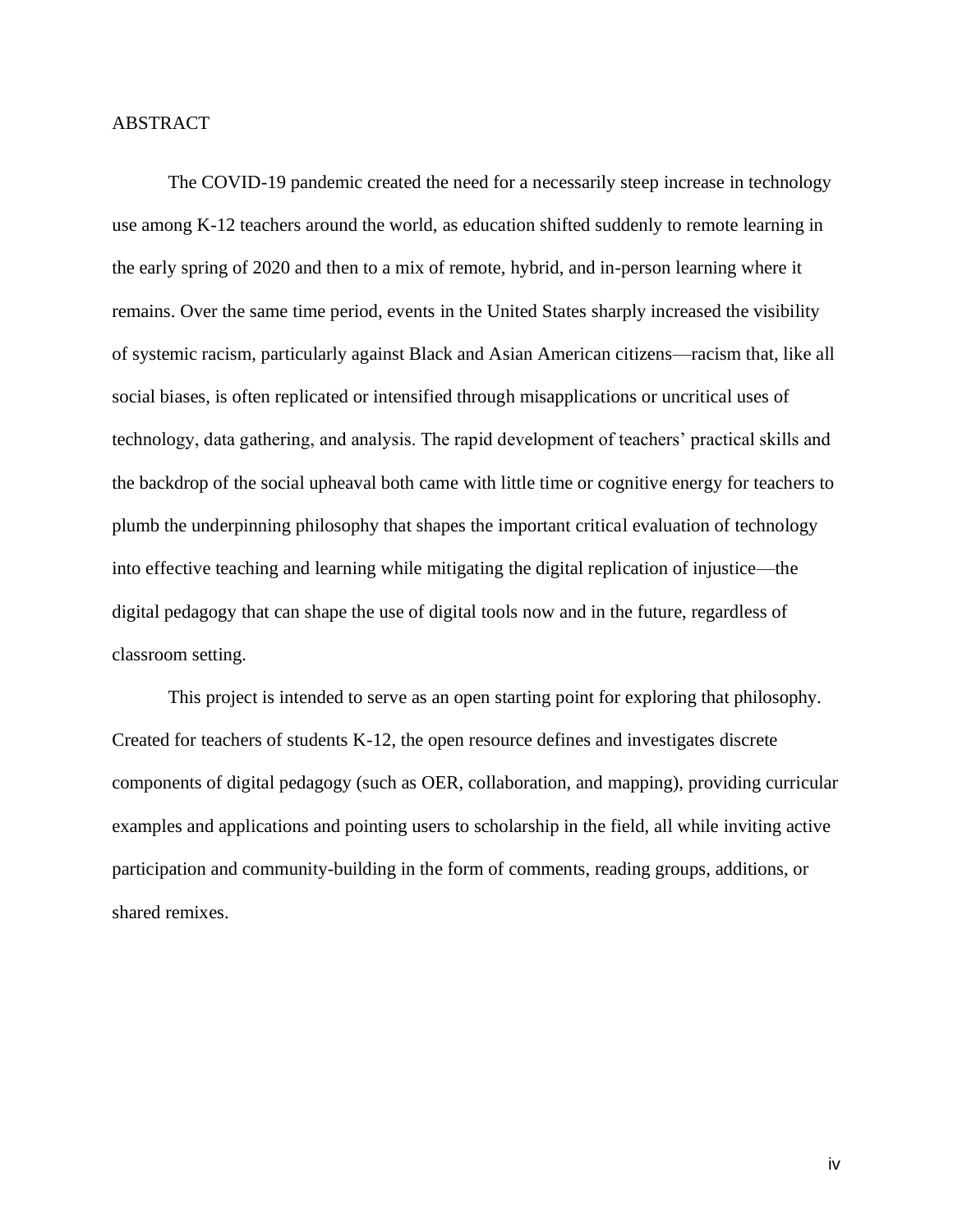#### <span id="page-5-0"></span>ACKNOWLEDGMENTS

All capstone project creators owe others for their successes. But my debt of gratitude is double during these pandemic years as those who have given freely of their time and energy have done so under their own intensified personal and professional pressures.

This project would not have been possible without Matt Gold. As my capstone advisor, Matt offered generously his insights, guidance, feedback, and even contacts. In his leadership of the Digital Humanities program at CUNY and as a classroom instructor, he has championed the extension of DH into K-12 environments—a sentiment clearly shared by the full faculty.

Also critical to this project were Andie Silva and Shawna Brandle whose digital pedagogy courses and enthusiastic encouragement pointed me to creating an OER in the first place and gave me great starting points for my research. In fact, I owe huge thanks to the entire faculty at CUNY including Kelly Baker Josephs, Natalie Etoke, Jeff Allred, J. Bret Maney, Michelle McSweeney, and Patrick Smyth. Bits of their courses have made their way into every stage of this endeavor. (And I'm grateful to CUNY's broader network of support, from the digital fellows at the GCDI to Open Educational Technologist Robin Miller and Manifold fellow Wendy Barrales, and from program librarian Stephen Zweibel to program assistant Jason Nielsen.)

Lehman College professors Stacy Katz and Jennifer Van Allen graciously shared their experiences and expertise crafting OER and working with K-12 educators. And K-12 teachers themselves—former colleagues as well as complete strangers from around the country provided feedback on the site.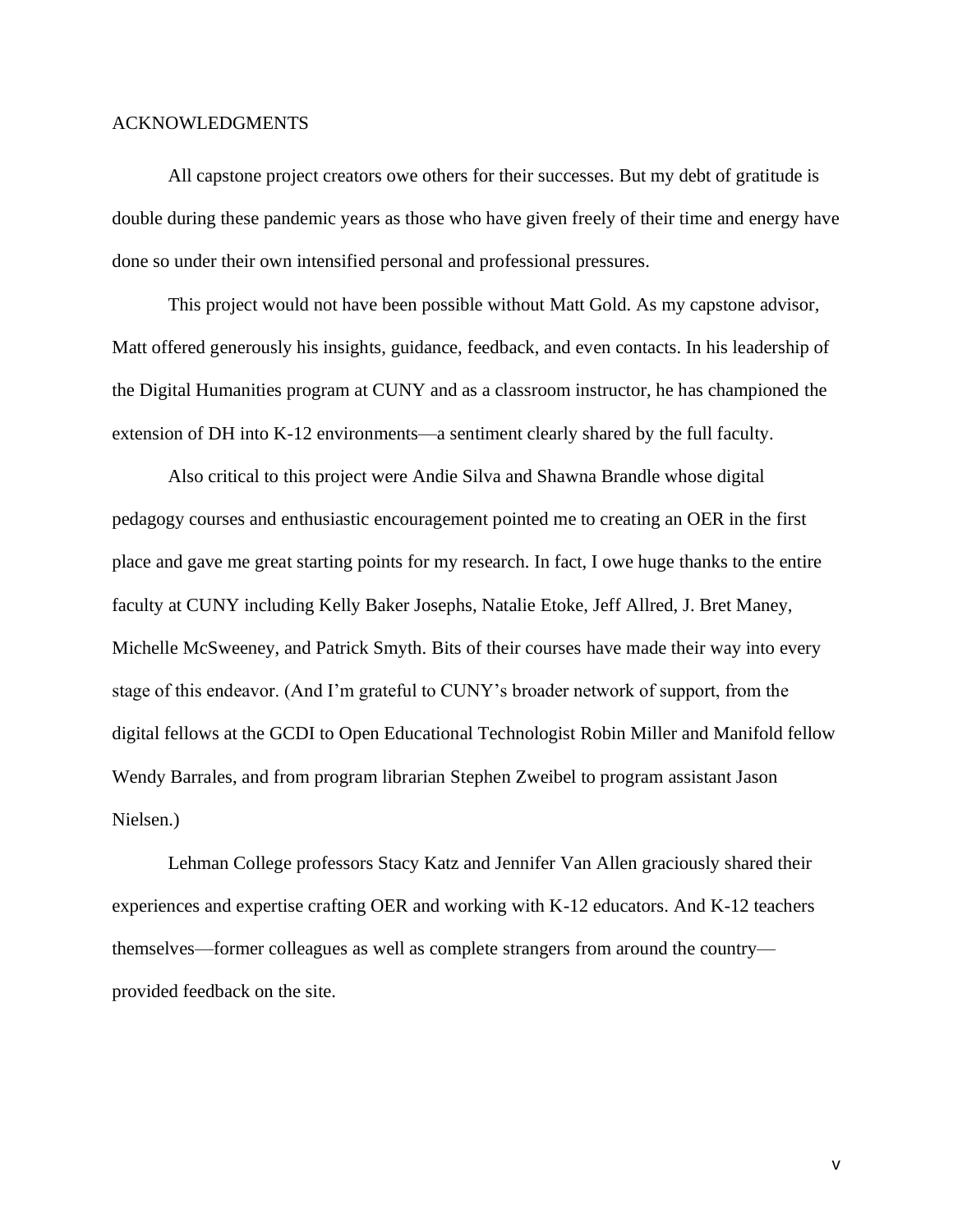## **TABLE OF CONTENTS**

| <b>ABSTRACT</b>                                         | iv           |
|---------------------------------------------------------|--------------|
| <b>ACKNOWLEDGMENTS</b>                                  | $\mathsf{V}$ |
| <b>LIST OF FIGURES</b>                                  | vii          |
| <b>DIGITAL MANIFEST</b>                                 | viii         |
| A NOTE ON TECHNICAL SPECIFICATIONS                      | ix           |
| <b>NARRATIVE</b>                                        | 1            |
| Relationship to Focus Area and Previous Course of Study | 8            |
| Evaluation                                              | 9            |
| Continuation of the Project                             | 15           |
| <b>SELECT BIBLIOGRAPHY</b>                              | 17           |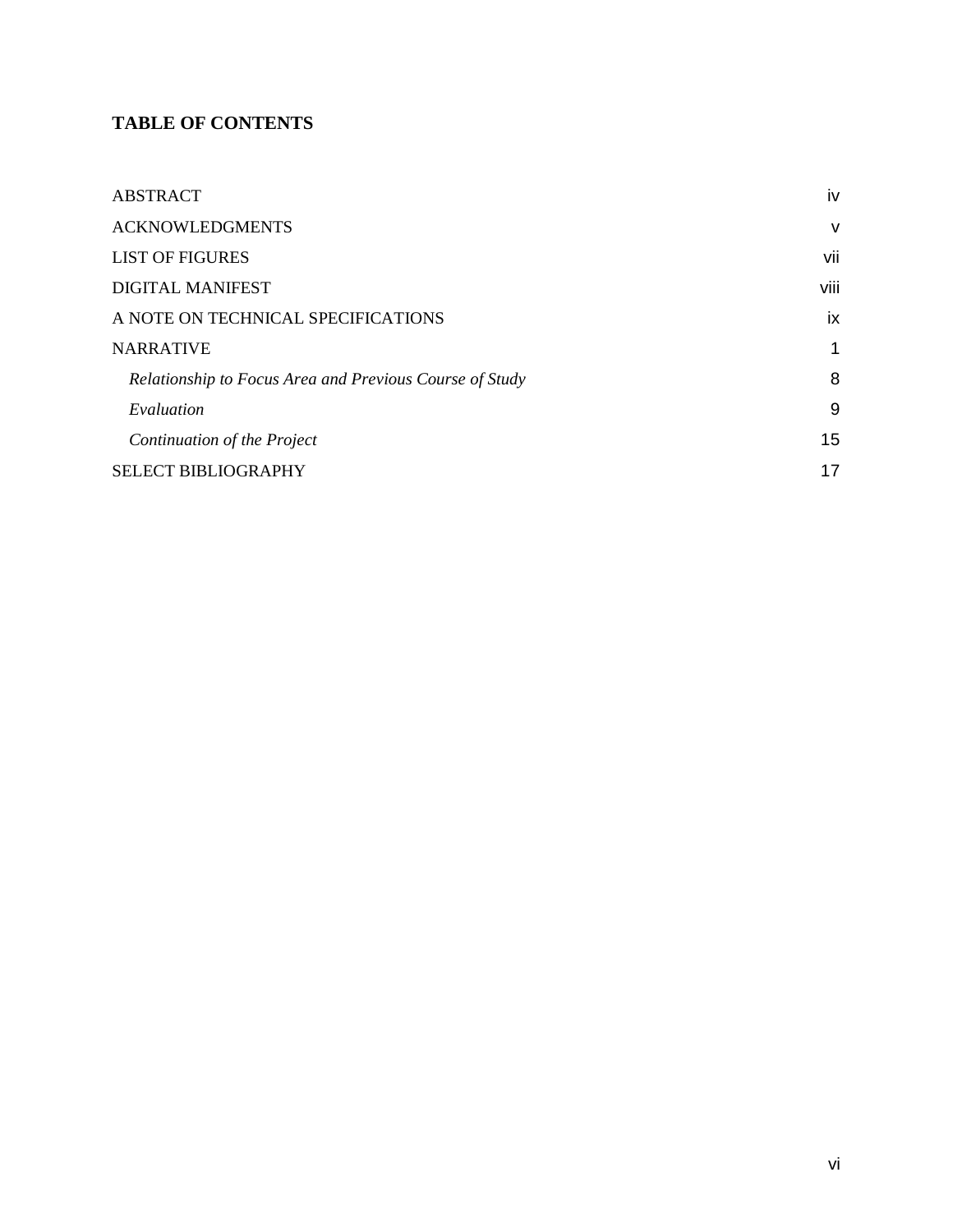## <span id="page-7-0"></span>LIST OF FIGURES

| Figure 1. The Contents menu reveals the purposeful questions that guide the reader in every piece. 6 |    |
|------------------------------------------------------------------------------------------------------|----|
| Figure 2. Mapping, as a third topic, provided the opportunity to show K-3 teachers evidence that the |    |
| process can be done powerfully in elementary school                                                  | 7  |
| Figure 3. In response to feedback, I defined and foregrounded "What is Digital Pedagogy?"            | 8  |
| Figure 4. Resources on the site provide options for exploration for those with the need, time, or    |    |
| energy.                                                                                              | 13 |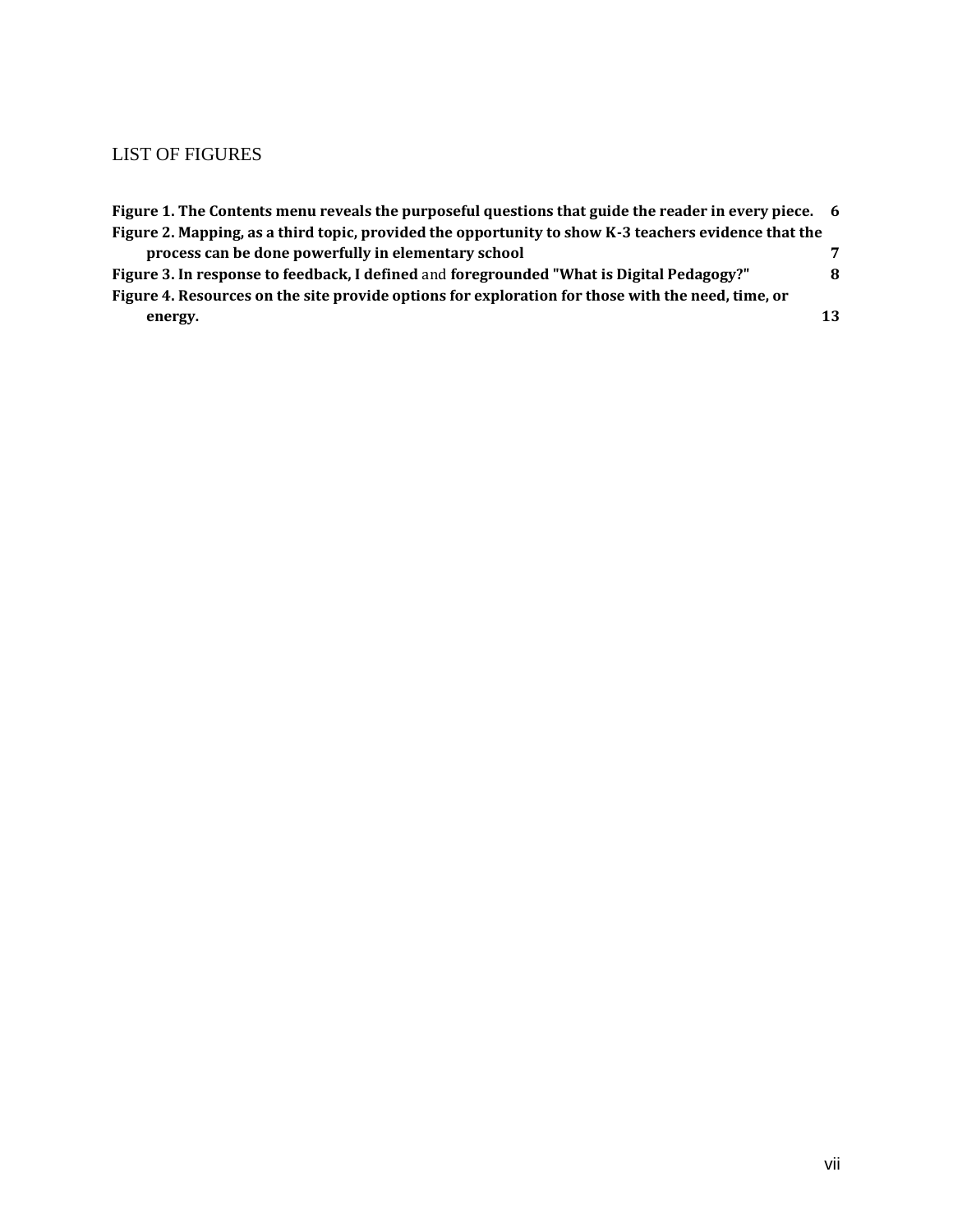## <span id="page-8-0"></span>DIGITAL MANIFEST

- 1. Capstone white paper (PDF)
- 2. WARC files of project website, [https://cuny.manifoldapp.org/projects/k12-digital](https://cuny.manifoldapp.org/projects/k12-digital-pedagogy)[pedagogy,](https://cuny.manifoldapp.org/projects/k12-digital-pedagogy) archived at time of deposit
- 3. Zip file containing ingestion materials, including images and HTML/CSS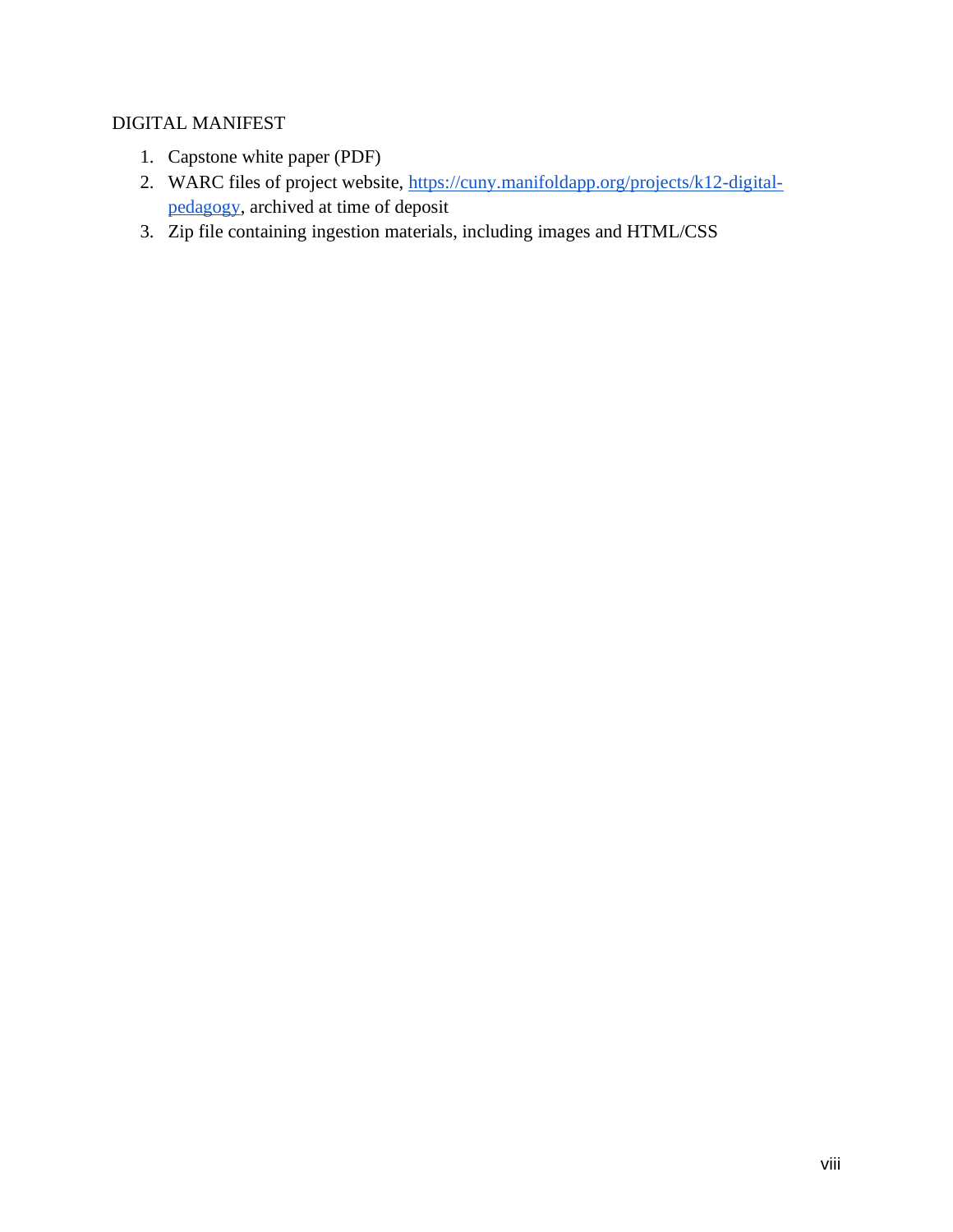## <span id="page-9-0"></span>A NOTE ON TECHNICAL SPECIFICATIONS

The archived site was built using Manifold version 6.0.0. To take advantage of content blocks on Manifold's project homepage, I used Markdown release 0.30. In order to have maximum control over the formatting of a table, captions, and references, I coded the HTML and CSS for the OER page using Atom version 1.58.0.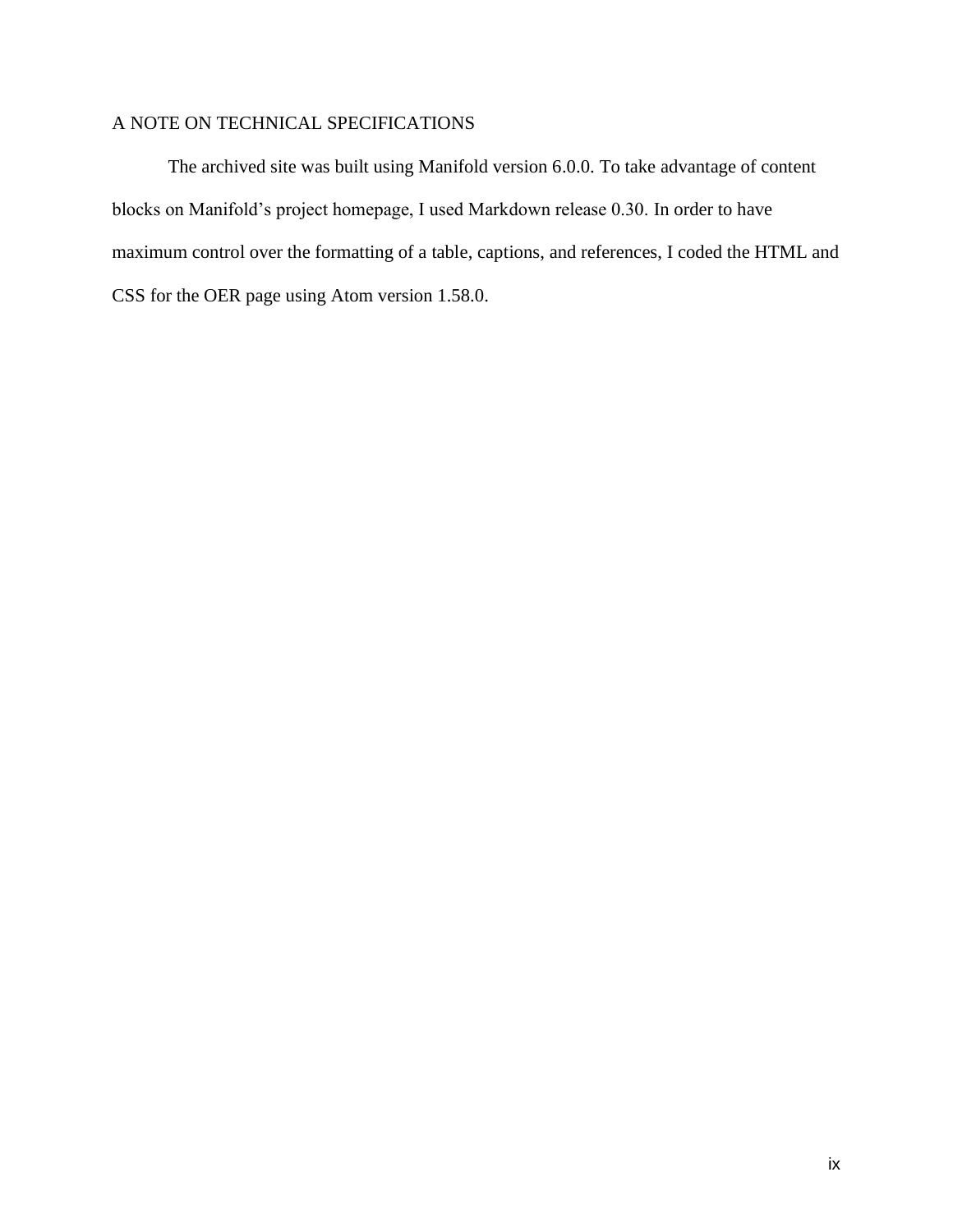#### <span id="page-10-0"></span>NARRATIVE

I began my master's work in Digital Humanities after two decades of seeking to build best practices in K-12 teaching with technology in my own classroom, in the two schools where I served as a faculty leader, and in other schools through conferences and consulting. During my master's studies, I found myself wishing that I had had a greater awareness of and access to the literature and practices of the field growing in higher education. At the same time, I joined the Editorial Collective at the *Journal of Interactive Technology and Pedagogy* (*JITP*)—a journal, like some others in higher education, that fostered growth, broad conversation, and the sharing of ideas through its open access publication, signed peer reviews, social media presence, and public comment feature available to its audience. In the fall of 2019, I first articulated the idea for this capstone: creating what I imagined then to be an online journal for K-12 teachers—something of a junior *JITP*. I hoped then that such a publication would create community between the handfuls of dedicated digital practitioners and schools scattered around the nation (and even the globe) who I knew, from first-hand experience, felt siloed at best.

That fall, the environmental scan I conducted revealed that online resources dedicated to what we might recognize as aspects of digital pedagogy for K-12 teachers have significant, even troubling, limitations. Some, such as famed **Edutopia**, explore a range of general practices in education including some digital approaches (in Edutopia's case, categorized as "technology integration"). These sites look at technology as an add-on to enhance learning objectives rather than as a force that can change those objectives. Though often useful or thought-provoking, posts on these sites often present application strategies fairly uncritically, without cuing teachers to the potential pitfalls or limitations. For example, in Edutopia's [How to Turn Math Word Problems](https://www.edutopia.org/article/how-turn-math-word-problems-engaging-comics)  [Into Engaging Comics,](https://www.edutopia.org/article/how-turn-math-word-problems-engaging-comics) author Suzanne Ciminesi shares how she uses Pixton to help students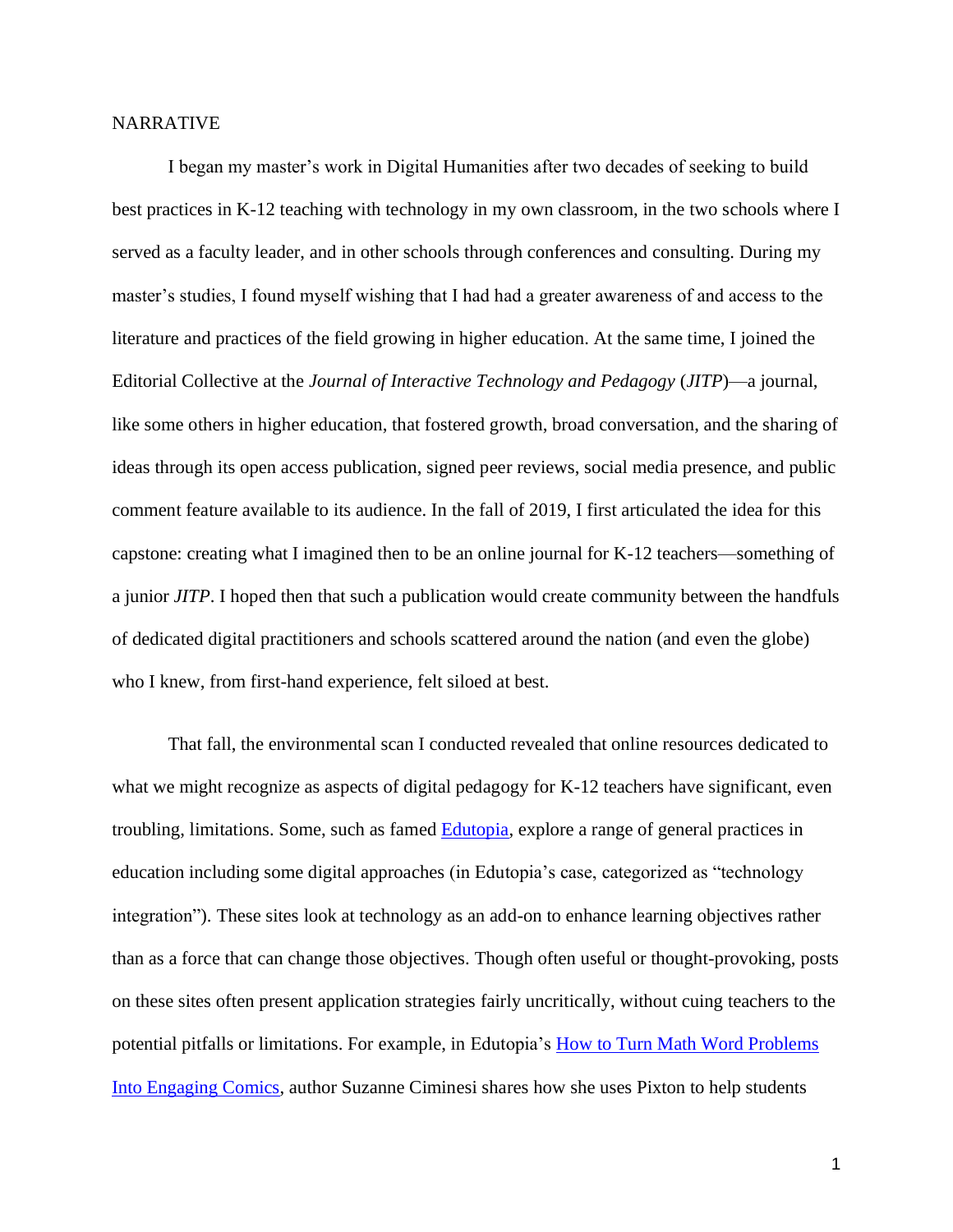visualize word problems. The post lacks the critical note that classroom visuals transmit powerful messages about identity as the creators make choices that convey gender, race, age, body type, and ability. Unfortunately, of Ciminesi's four math-performing cartoon characters featured in her post, three are white-presenting youth who play video games and eat ice cream while the fourth is a brown-skinned woman working as a food truck employee. Those choices may send unintentional messages about inequities in gender roles, class, and race or ethnicity. In addition, the technology integration highlighted here is limited to teacher use only without consideration of the agency it might produce in the hands of students.

While many (though far from all) of the posts on such sites are written by classroom teachers, they are all static: no comments, no incentives for dialogue or community, and no invitation to remix and reuse. In a more dynamic environment, readers may have been able to point out the problematic visual message, allowing Ciminesi the chance to revise the images both in the article and in all of her classroom visuals while at the same time inviting fellow readers to be critical of their own visual representations. Commenting readers might also have provided ideas for remixing Ciminesi's approach where students used Pixton themselves, expanding her good ideas to a wider audience.

Other sites such as **EdTech** or **Creative Educator** offer similarly wide-ranging posts, including some DH-friendly categories such as "digital storytelling." But, as products of forprofit businesses, the posts are peppered with ads and promotion of each platform's own for-pay services. While some posts on these commercial sites are made by classroom teachers, others are written by the editors or are unattributed altogether. Further, there is no transparency on these sites that demonstrates expertise in the field or support from research.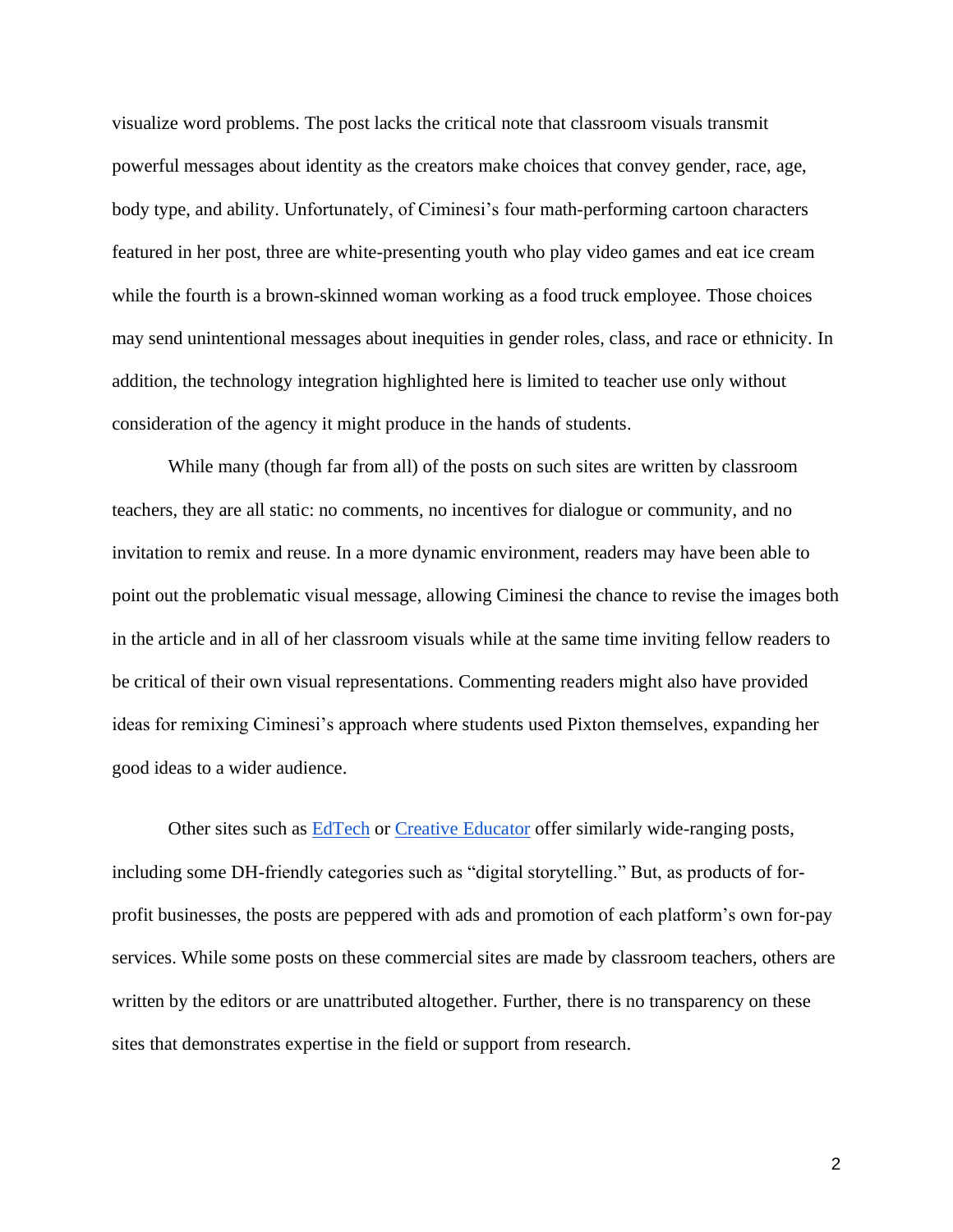Some non-profit sites that were born out of higher education intend to speak to (and hear from) K-12 teachers, but haven't been successful in sustaining the conversation beyond initial efforts. Take, for example, [Hybrid Pedagogy,](https://hybridpedagogy.org/about/) which broadened its scope in 2013. A site search reveals that the few articles tagged as K-12 are largely those from that inaugural year, with little activity since.

A few months after I formulated this capstone idea and conducted the environmental scan, the pandemic reached the United States, and every teacher was forced to become a digital practitioner. While necessitated out of extreme circumstances and stress, teachers explored firsthand digital strategies that were effective and those that were not. Digital skill levels rose astronomically, as teachers practiced day in and day out. Given the strained cognitive and emotional loads of both instructors and students, "low hanging fruit," such as engaging the chat in Zoom to increase engagement or collaborating digitally on shared documents to increase accountability, became as second-nature as their analogous classroom practices of turn-and-talks and group work.

Teachers and school systems, in their haste to control the school experience outside of the classroom, often turned to programs or practices antithetical to meaningful learning that is so dependent on trust and community. The use of invasive proctoring software, camera-on policies during synchronous online classes, and even timestamps to judge ethics, engagement, and investment often eroded the very trust, community, and good progress made as teachers expanded their skills and showed up digitally for their students daily. These invasive practices gained, and continue to get, media attention both within industry publications and national news: ["The Surveilled Student"](https://www.chronicle.com/article/the-surveilled-student) was the third featured article in *The Chronicle of Higher Ed*'s 2021 Trend Report, *Inside Higher Ed* ran articles such as ["Instead of Surveilling Students, Try an](https://www.insidehighered.com/blogs/just-visiting/instead-surveillance-try-ethic-care)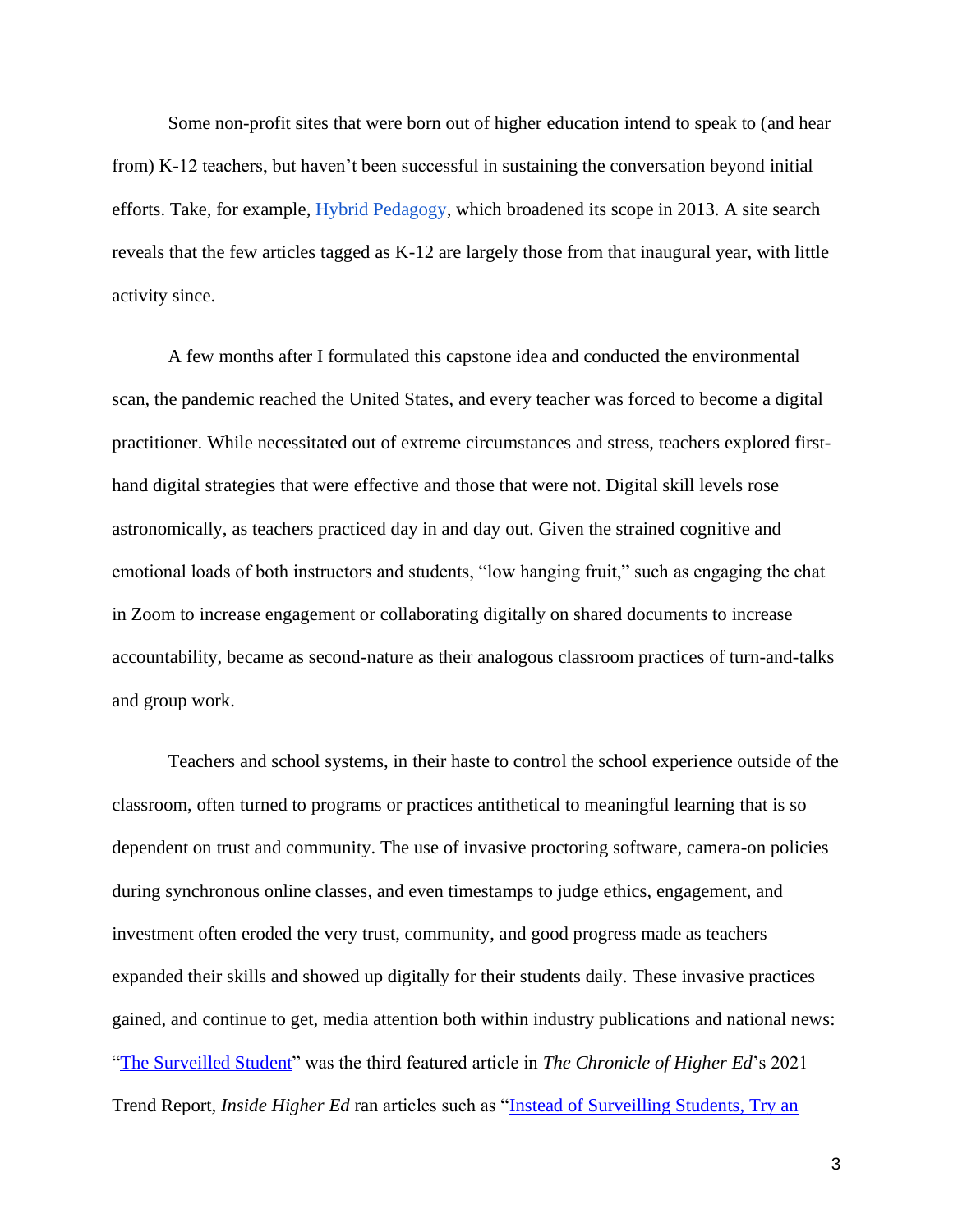[Ethic of Care,](https://www.insidehighered.com/blogs/just-visiting/instead-surveillance-try-ethic-care)" *EdWeek* published pieces such as ["Teachers Are Watching Students' Screens](https://www.edweek.org/technology/are-remote-classroom-management-tools-that-let-teachers-see-students-computer-screens-intrusive/2021/04)  [During Remote Learning. Is That Invasion of Privacy?"](https://www.edweek.org/technology/are-remote-classroom-management-tools-that-let-teachers-see-students-computer-screens-intrusive/2021/04), the Atlantic's offered "The Pandemic Is [No Excuse to Surveil Students,](https://www.theatlantic.com/technology/archive/2020/09/pandemic-no-excuse-colleges-surveil-students/616015/)" and the Washington Post noted ["Mass school closures in the](https://www.washingtonpost.com/technology/2020/04/01/online-proctoring-college-exams-coronavirus/)  [wake of the coronavirus are driving a new wave of student surveillance.](https://www.washingtonpost.com/technology/2020/04/01/online-proctoring-college-exams-coronavirus/)"

In other words, the need for an online space to investigate and even interrogate digital practices was never greater, and yet the mental energy to explore and question was never more radically reduced. This reality made it clear that the *JITP* model of research-laden, peer-reviewed scholarship could significantly hinder the very community I was hoping to engender.

In response, I redesigned the project, looking to remove barriers to access, sustained focus, and participation. First, I chose Manifold as the platform, knowing that its annotation features would make public and private group conversations easy for users—an ideal setting for inviting a range of perspectives and promoting use and reuse of the resource within natural communities such as departments and divisions.

Second, for inspiration on how best to structure the offering, I looked to resources that I myself found easy to dip in and out of even during the pandemic, such as [Digital Pedagogy in the](https://digitalpedagogy.hcommons.org/)  [Humanities,](https://digitalpedagogy.hcommons.org/) with its keyword focus and curated classroom examples. Adopting a similar approach would help me share the language and practices I'd gathered or honed during my master's program, rather than limit content creation to a handful of contributors who already had them. The keyword approach would also allow the regular maintenance I hoped to provide postmaster's to be doable. I also researched other approaches to community building, such as Cohn et al.'s [approach to building EdTech Commons](https://www.proquest.com/docview/1931651070?parentSessionId=fyJe3smsMOeg7AhfWxxILjJqn4RQyoHsdPUOUPyKYOM%3D&pq-origsite=primo&accountid=7287) and Buckley-Marudas and Rose's [cultivation of](https://jitp.commons.gc.cuny.edu/collaboration-risk-and-pedagogies-of-care-looking-to-a-postpandemic-future/)  [the Cleveland Teaching Collaborative.](https://jitp.commons.gc.cuny.edu/collaboration-risk-and-pedagogies-of-care-looking-to-a-postpandemic-future/)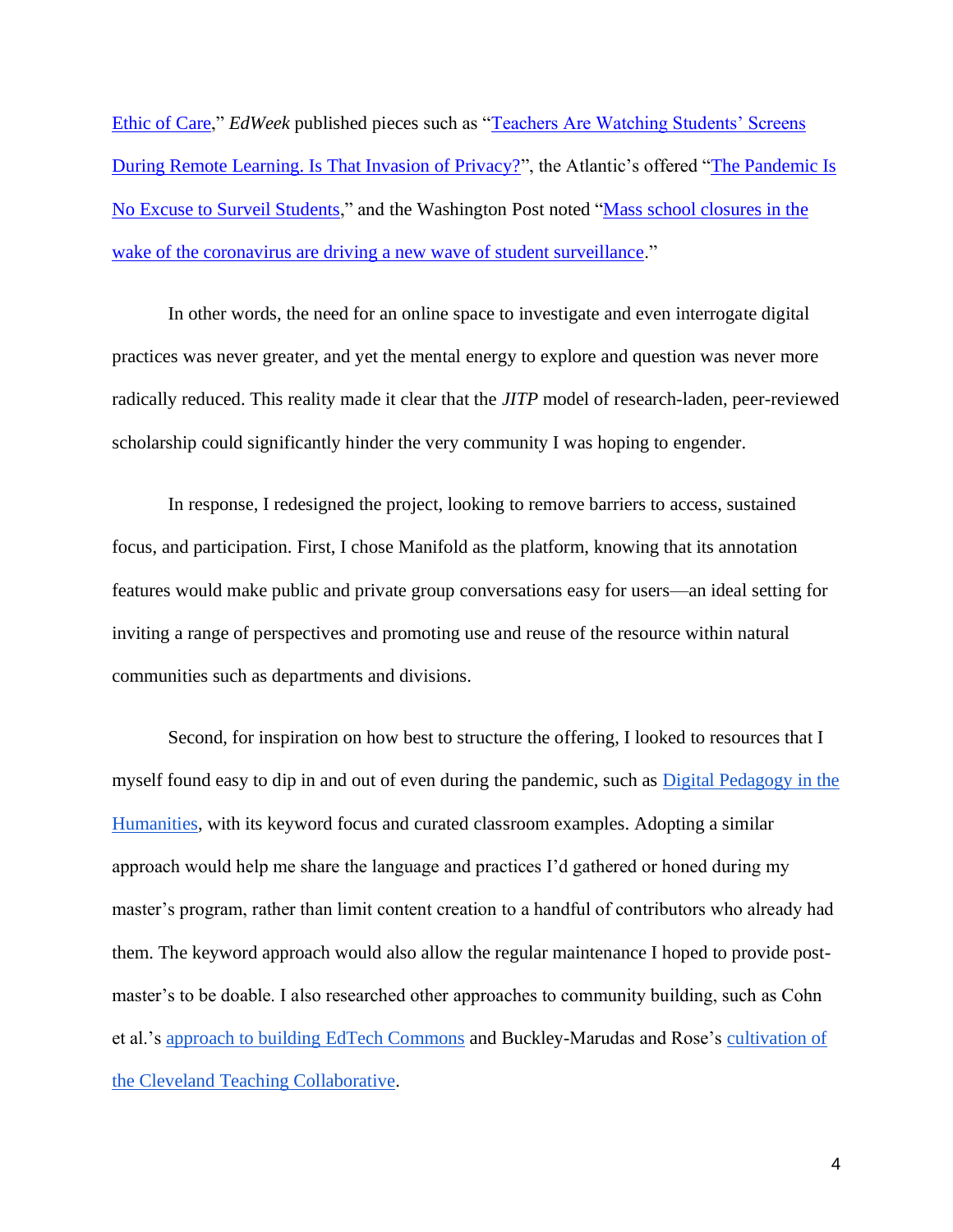Other structural inspiration included the OER Starter [Kit Workbook](https://cuny.manifoldapp.org/projects/the-oer-starter-kit-workbook) that served as a community-building model of an OER on Manifold. I spent time in conversation with Stacy Katz (Assistant Professor and Open Resources Librarian at Lehman College and co-author of the OER Starterkit Workbook) and Jennifer Van Allen (Assistant Professor of Literacy at Lehman College) who shared their experiences with Manifold, OER, and promoting OER, providing insights into how to structure my project and leverage Manifold's features (like easy Google Doc integration and hero-block buttons) to encourage engagement.

Finally, I relied heavily on a theme from feedback I received during the 2020-2021 school year as I provided digital pedagogy development to my own colleagues at the Chapin school: keep explanatory text short and action-steps shorter.

Ultimately, to provide as much content as possible to an audience made cognitively thin by the pandemic, I created a consistent structure across each topic explored built of the following questions:

- What is it?
- Why do K-12 educators care?
- What can it look like in the classroom?
- What should I be careful about?
- How can I try it?
	- Got 5 minutes?
	- Got a class period?
	- Got a whole unit or course?
- Where can I learn more?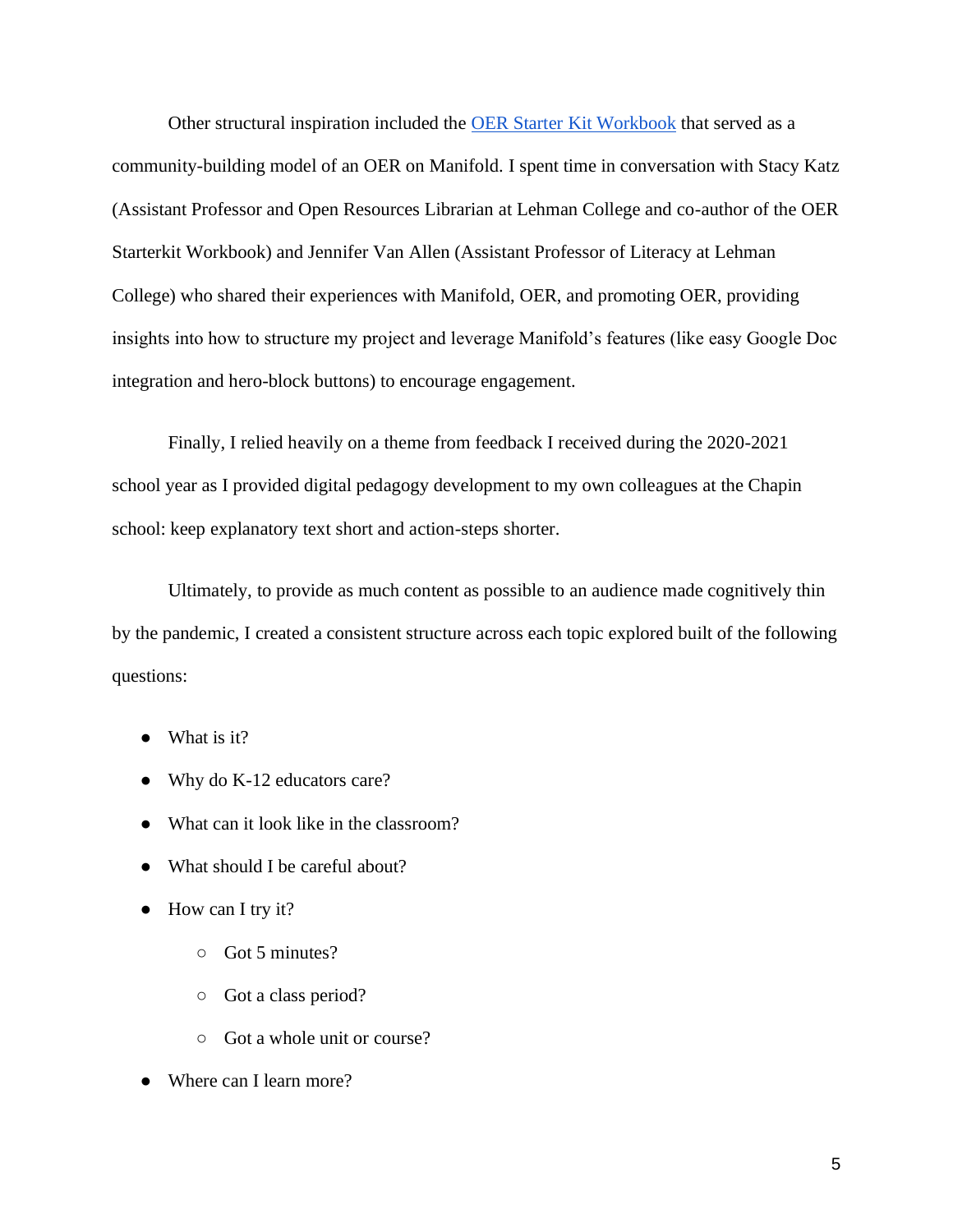

*Figure 1. A screenshot of the OER Contents menu which reveals the purposeful questions that guide the reader in every piece.*

<span id="page-15-0"></span>In addition to minimizing the cognitive burden by chunking within each topic and repeating the structure across topics, I hoped to model a process of inquiry that I'd developed in my teaching and DH coursework—one that actively sought both the affordances *and* potential pitfalls of approaches, and one that promoted active engagement and experimentation.

Once these structural decisions were made, I began drafting the topics. I chose to start with Open Educational Resources (OER) for two reasons. First, the project itself is an OER, and I wanted to help teachers understand what they could do with my project in addition to what OER might look like in their classrooms. Second, as remixing and resharing are key affordances of OER, I wanted to promote the community building and anti-racist interventions that OER can allow. I then chose to focus on digital collaboration. As more schools return to in-person learning (and in perhaps misguided reaction to the misery of the pandemic, start to view in-person learning as inherently preferable to remote learning), I wanted to highlight a digital capacity that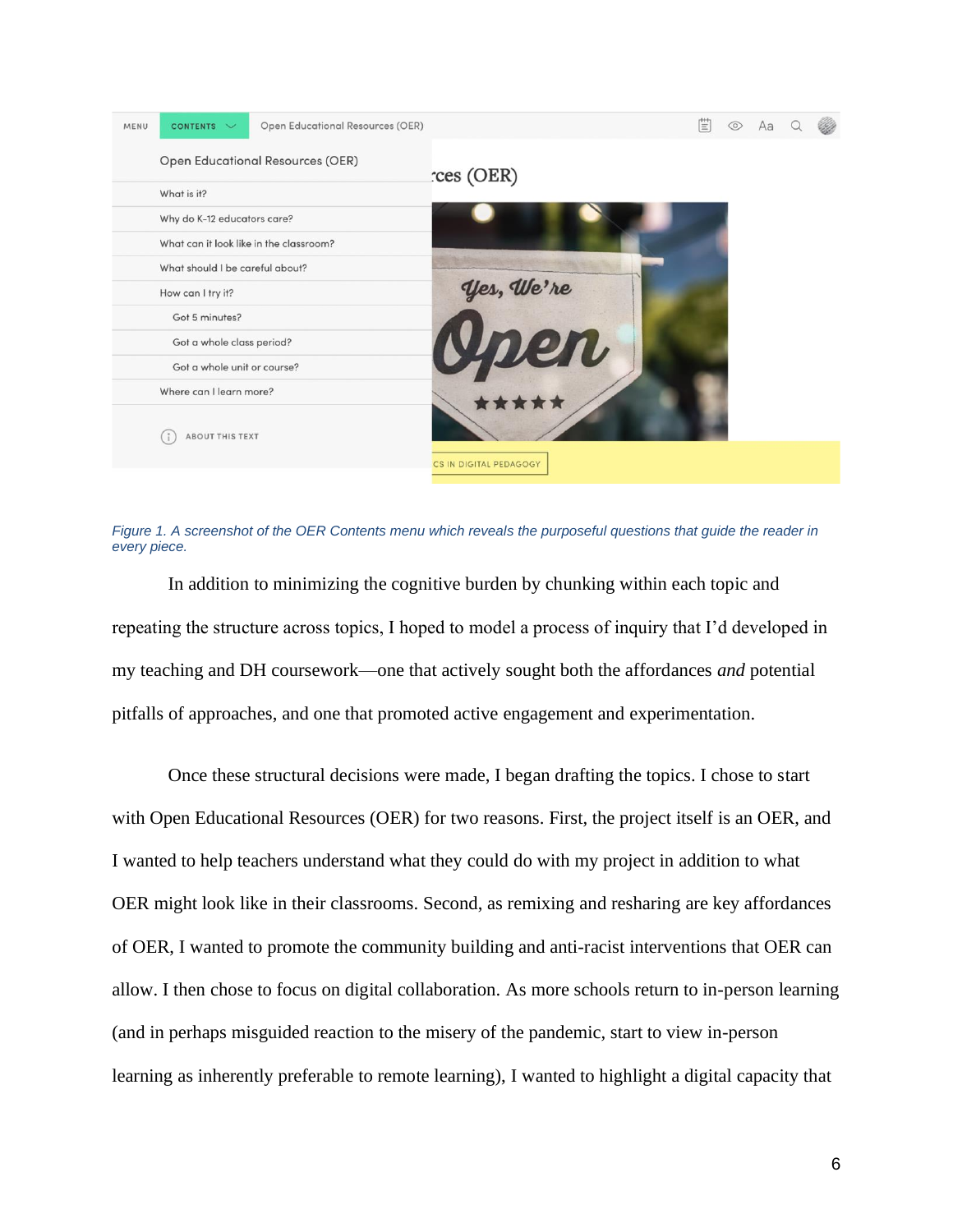can transform collaboration outside of the limits of class walls and the classroom. I chose mapping as the third topic to explore as a test of my audience reach, as digital mapping can seem beyond elementary students' capacities. I was then thrilled to find a pedagogically powerful example of mapping—complete with data collection and community activism—in a third-grade classroom.



<span id="page-16-0"></span>

With a draft ready for critique, another big shaper of the project was feedback directly on the project provided by teachers with significantly different perspectives and experiences from mine and my colleagues. My experience has been working with humanities and technology students 4 - 12 in private schools in big cities, so I actively sought feedback from teachers working in rural, public, or charter schools teaching K-3 students or working in mathematics or science. While I did not receive feedback from many teachers, those who did respond helped make clear ways that the project could better meet the needs of a broad education audience. For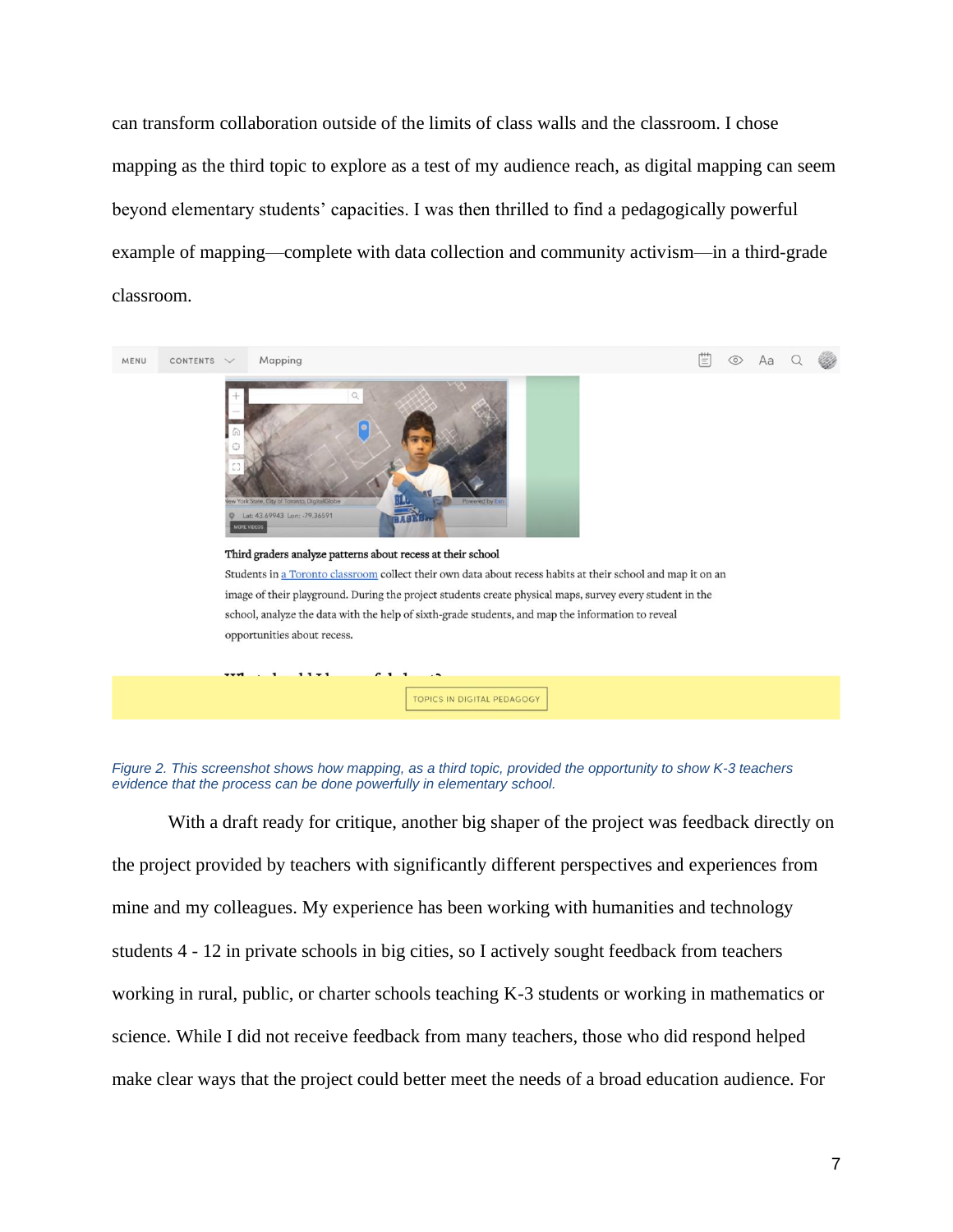example, it was clear from all responses, from a private school teacher in Cincinnati to a public school PreK-5 librarian in New York City to a Kindergarten public school math teacher in Missouri, that I needed to frontload a definition of digital pedagogy, particularly differentiating it from technology integration and instructional technology.



<span id="page-17-1"></span>*Figure 3. This screenshot displays the "What is Digital Pedagogy?" button on the project's homepage—an addition based on teacher feedback.*

The final project now resides and will continue to grow at:

<https://cuny.manifoldapp.org/projects/k12-digital-pedagogy>

### <span id="page-17-0"></span>*Relationship to Focus Area and Previous Course of Study*

My DH focus area is digital pedagogy, and, happily, that digital pedagogy includes all of the approaches to digital humanities that I've learned throughout my coursework. In its current iteration, the site includes a "What is digital pedagogy?" section, informed heavily by my Digital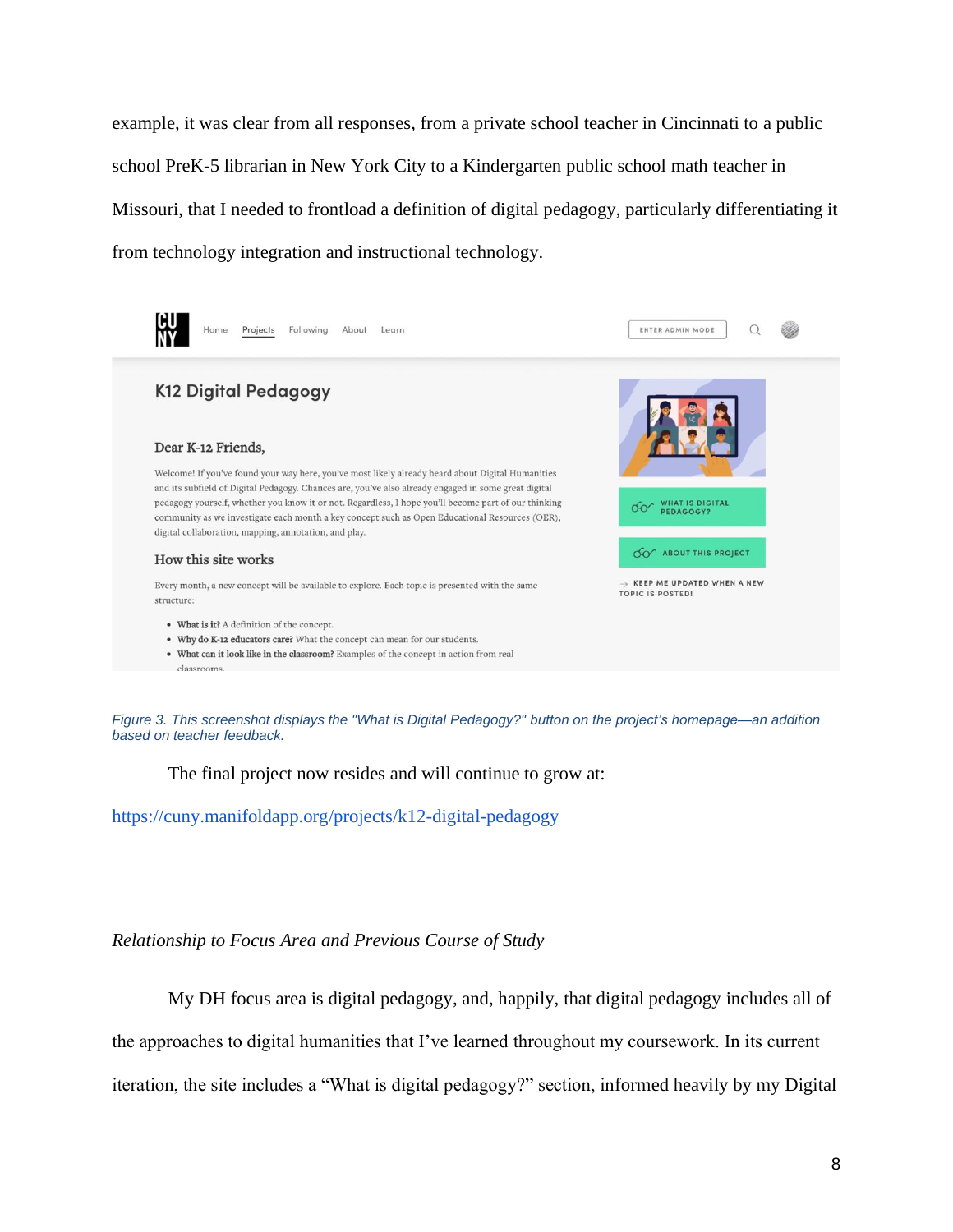Pedagogy I course, and the first issue explored is OER, which I first explored myself in the OER-focused course Digital Pedagogy 2: Theory, Design, and Practice. The second issue explored, digital collaboration, includes recommendations based on my experience in Digital Humanities: Methods and Practice, where my group and I relied on skill sets and collaborator's agreements promoted by our instructor to keep our group project on track. I chose the third issue—mapping—because of the profound effect that the mapping unit in the Introduction to Digital Humanities had on my own world view and my teaching. And many of the promised upcoming topics on data visualization, bias in algorithms, text analysis, and play spring directly from the rest of my coursework at the Graduate Center.

In some ways, the project is also a testament to the skills component of my master's coursework, from formal assignments to informal support from the Digital Fellows and other resources at the [GCDI.](https://gcdi.commons.gc.cuny.edu/) For example, I was given license to choose Manifold as a project platform in my Textual Studies in the Digital Age course, and I sharpened the HTML, CSS, markdown, and versioning skills necessary for troubleshooting Manifold ingestion in the Software Design Lab.

In fact, this project is really a direct translation of all of my coursework into the K-12 environment. It is an invitation to all K-12 educators to co-create an informal "graduate" experience.

#### <span id="page-18-0"></span>*Evaluation*

This capstone captures most of the objectives outlined in my prospectus. It provides an easily accessible online space for exploring key ideas in digital pedagogy for classroom teachers. It already provides three such ideas (the outline estimated 3 - 5). It invites community building of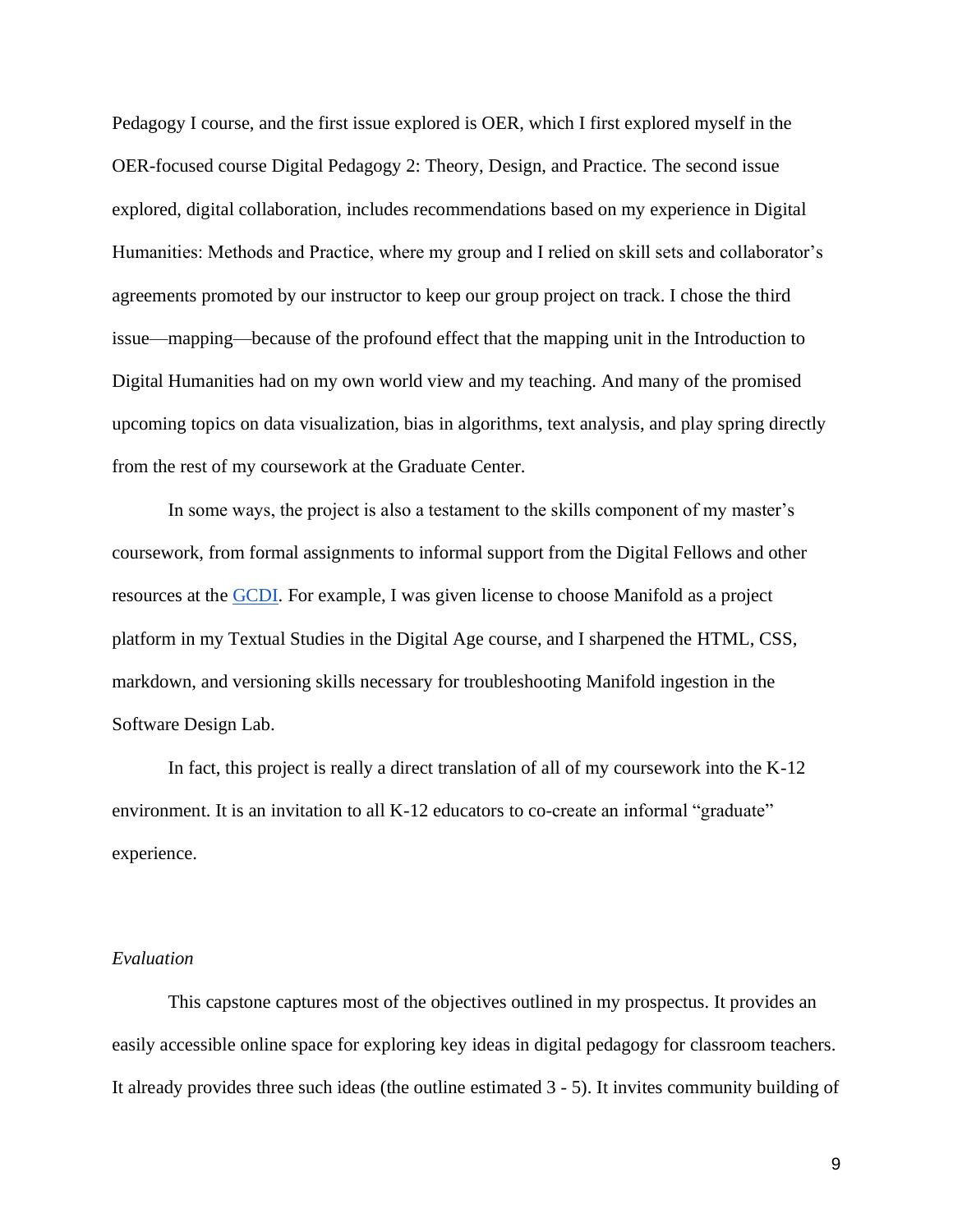practitioners through Manifold's comment feature, opt-in notifications of new content, and an invitation to contribute content. While it does not yet provide a Spanish translation as I had originally hoped, I have expanded the audience scope from the proposed grades 6 - 12 to K-12 and have received feedback from K-5 teachers that the expansion is effective and valuable.

If my studies in Digital Humanities have taught me anything, it's that collaborative, iterative processes are essential to high-quality, meaningful, and useful public-facing work. So, one of the greatest challenges of this project was working a great deal in isolation during a time when volunteers with extra time to provide feedback were hard to find. I had hoped to get lots of feedback from a range of diverse teachers around the country, and to get that feedback early and often so that the project would develop quickly and efficiently. While I did get lots of initial interest in providing that feedback, the pandemic made it understandably difficult for volunteers to deliver. Three volunteer Spanish translators and thirteen faculty reviewers eventually fell through, with long lag times between expressing interest and ultimately declining. My advisor helped tremendously here, by directly providing a contact who did, indeed, provide feedback (both in a Zoom call and in writing) and by suggesting ways to make giving feedback feel more doable, which helped a few previously identified volunteers come through.

Working with Manifold also proved to be more challenging than I originally thought. My experience with the platform had been a single-text annotation project for Textual Studies in the Digital Age with no project homepage text. Ingestion of the public-domain text for that project was easy thanks to a plain-text version from Project Gutenberg and a little clean-up in Google Docs, and the ease I experienced in that project of adding annotations is what made Manifold seem so perfect for this community-building project. But, the platform proved a little more challenging when working with this project's multiple texts that included images, a table, and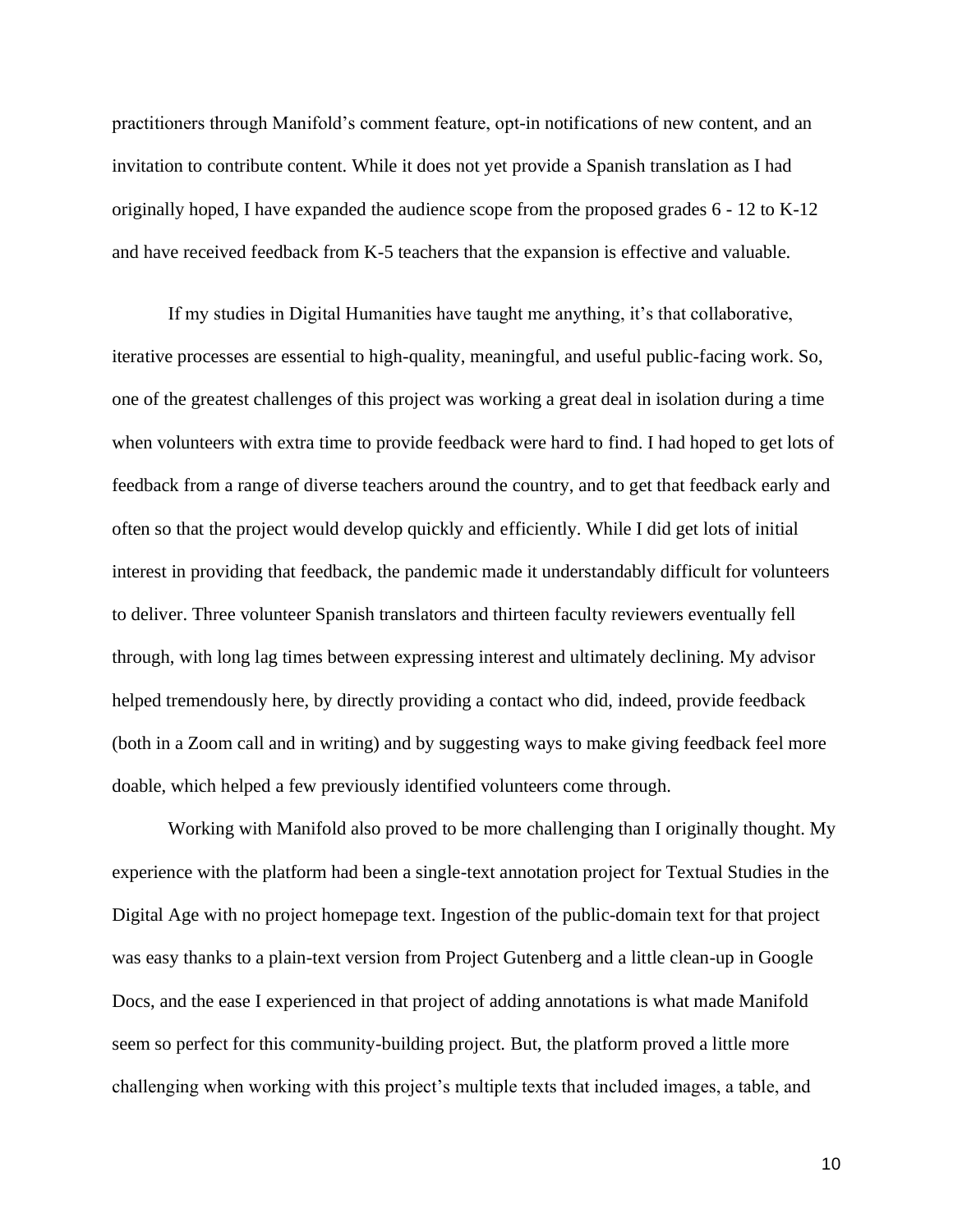other special formatting. While I ingested initial drafts first from Google Docs and later, via recommendations from CUNY's Manifold support, Microsoft Word, I ultimately ended up preparing or tweaking some of my texts directly with HTML and CSS, using Atom as a sourcecode editor. Working directly in HTML made both my writing and editing process a little clunkier than usual, but it certainly gave me greater control with special features like a table, small icons, and captions.





In addition to those ingestion challenges, I also had to learn a bit more to take advantage of Manifold's project homepage functionality, such as reacquainting myself with markdown, the language of the project description, and experimenting with Calls-to-Action to style and place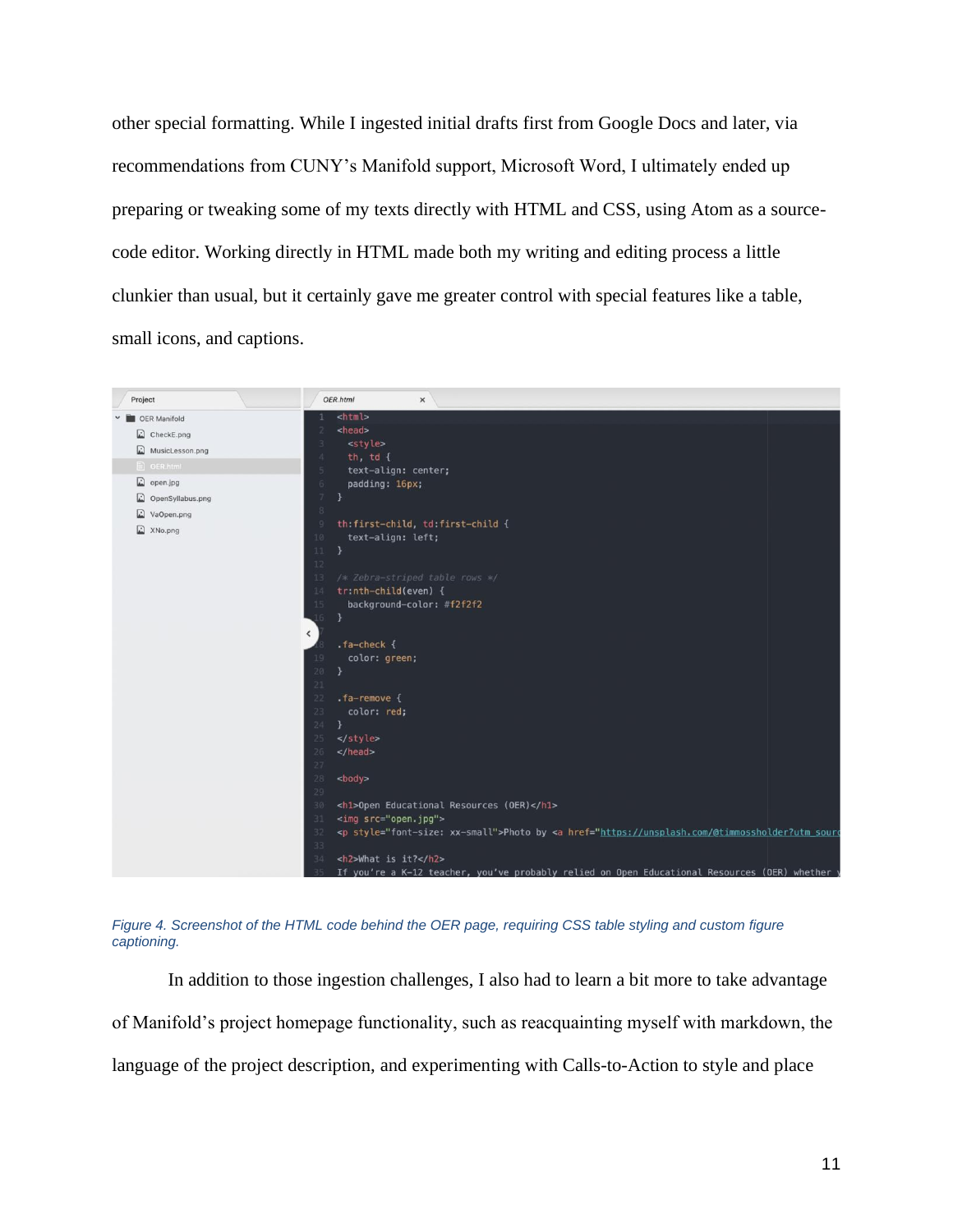links to a page on digital pedagogy, a section about the project itself, and a sign-up form for new content alerts (see Figure 3).

One final challenge was that of resolving the tension between audience interest and jargon-heavy scholarship. I entered the project imagining that I would provide and embed copious research, but found that, either because of the pandemic or because their energies are spent elsewhere, the K-12 teachers who gave me feedback prefer a lighter, more straightforward presentation of digital pedagogy concepts. I forgot to recognize my own positionality: I don't have children, I am not caretaking for aging parents daily, I love text, I speak academia, my teaching course load through the Spring of 2021 was single-prep, and my feedback responsibilities at their greatest were to 60 students. So, my initial drafts were harder to process for those who were personally or professionally more strapped for time, attention, and energy. I responded to that challenge by pruning and moving the research to the "Where can I learn more?" sections, and by trying to diversify those offerings in terms of density, length, medium, and intended audience. I also used Manifold's resources feature to embed optional information, such as the difference between Creative Commons licenses and what public domain is, for those who might need it.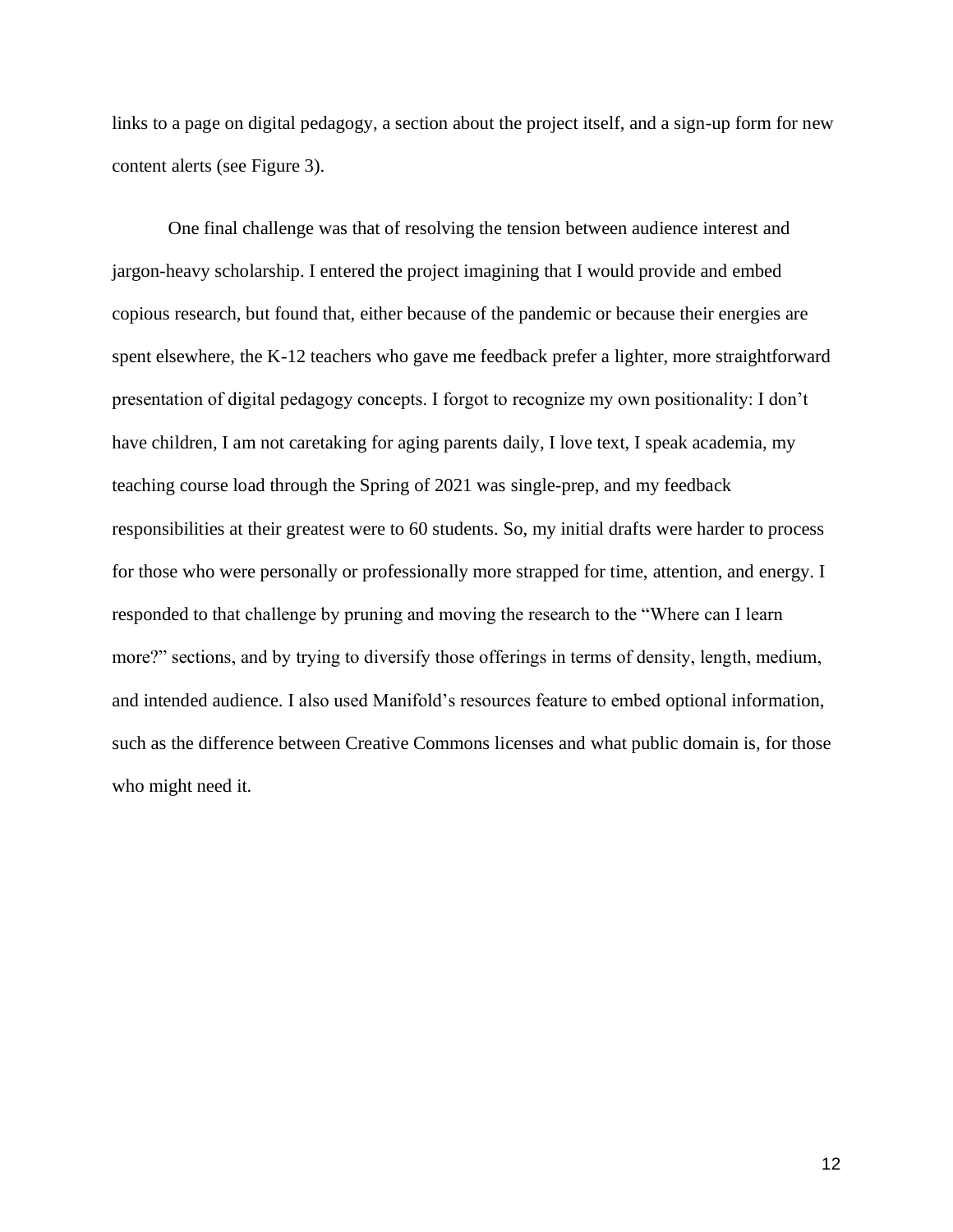

*Figure 5. Resources on the site provide options for exploration for those with the need, time, or energy.*

<span id="page-22-0"></span>This tension, while I've addressed it structurally in part, will remain and need continual addressing. Already the audience is broad given the range of grade levels, disciplines, geographic locations, and institutional types I hope to serve. But, as repeat visitors grow in their understanding and practice, the site will need to continue to serve them while still reaching those brand new to DH and DP. ln their approach to creating EdTech Commons at UC Davis, Cohn et al. articulate the issue well: "A key reason for carefully considering audience in the development of EdTech Commons was our goal of creating a website that is more than a repository of resources. We wanted a space for community members to ask questions, share ideas, and discuss real examples of class activities so that faculty with diverse interests and experience levels could participate."

One of the chief successes of this project has been the proof it provides that digital pedagogy, as the higher-ed field of digital humanities is defining it, already exists in K-12 education. There are indeed Kindergarten teachers invested in OER creation and use, elementary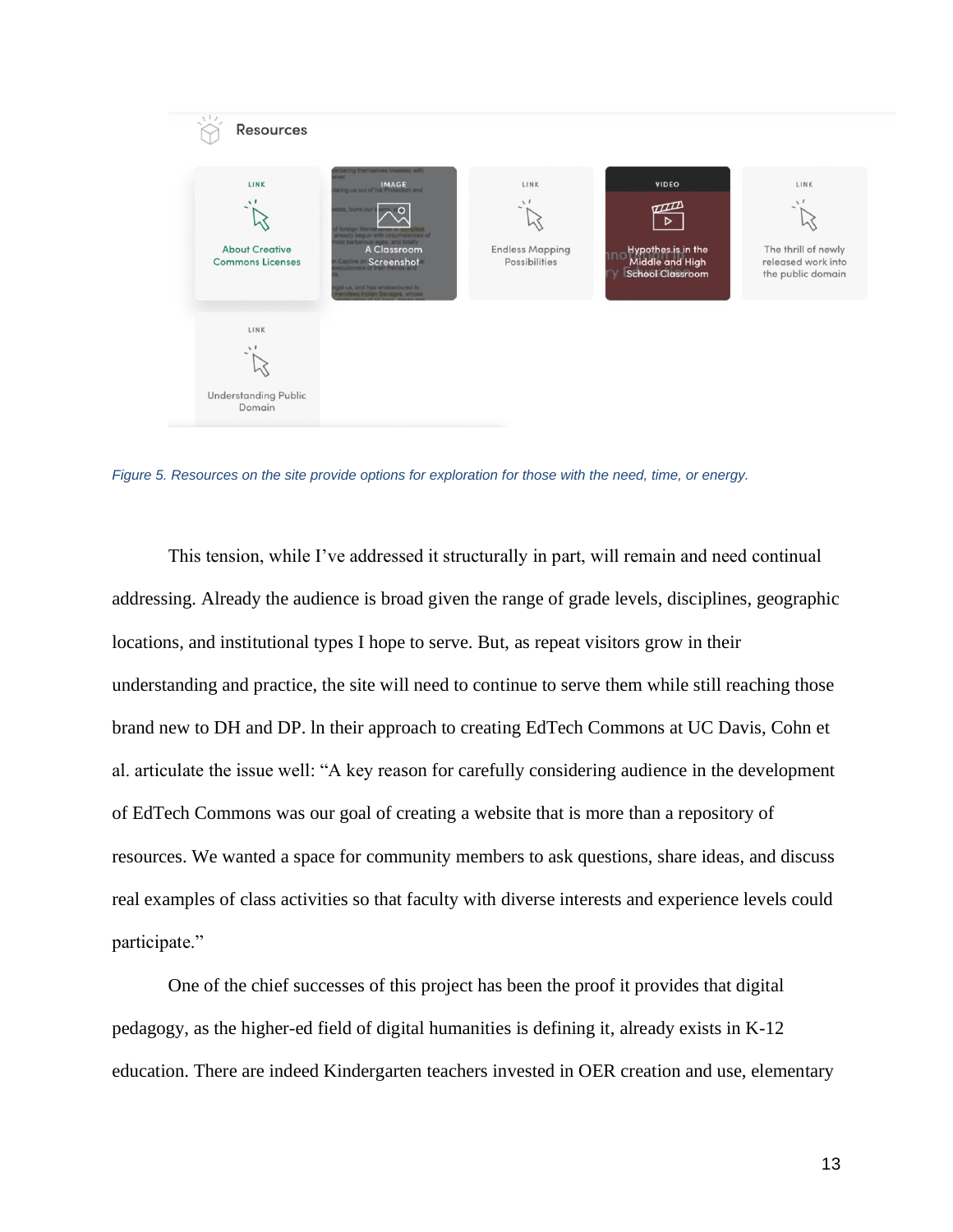school educators who ask students to gather and map data to make meaningful change in their communities, middle-school faculty who co-create knowledge with their students, and highschool instructors who employ Twine to investigate Ancient History.

Further, my capstone's online space is the first of its kind to consider a range of digital pedagogies (as opposed to open-education hubs, for example, that focus solely on OER) while remaining free from corporate interests (unlike EdTech) and promoting active engagement and commentary (unlike edutopia). Form follows function, as the free, open-source, and interactive publishing platform of Manifold promotes conversation and community of the openly licensed material. If the project grows as hoped, it will be a unique spot for the open exchange of modern digital pedagogy and practice that truly embraces the barrier-breaking and evolving nature of digital humanities as contributors and commentators reach across institutional types, disciplines, and grade levels to share, challenge, and refine philosophy and practice.

Teachers providing initial feedback point to a few other successes: the frontloading of a definition of digital pedagogy, engaging text, application suggestions that seem practicable, and palatable portions.

The project is not without its failures, however. First, it is still only available in English, which both limits the audience and replicates the hegemony of the language. Second, it has been shaped by a far narrower range of perspectives than I had hoped. I did not receive feedback from instructors in charter or parochial schools and the majority of those providing feedback were white (and all were women). My respondent pool did include perspectives from those who taught in public and private institutions, taught a range of grades K-12, taught in several disciplines (mathematics, the humanities, special needs, and library), represented three states (New York, Ohio, and Missouri), include at least three races/ethnicities (white, Black, and Latinx), and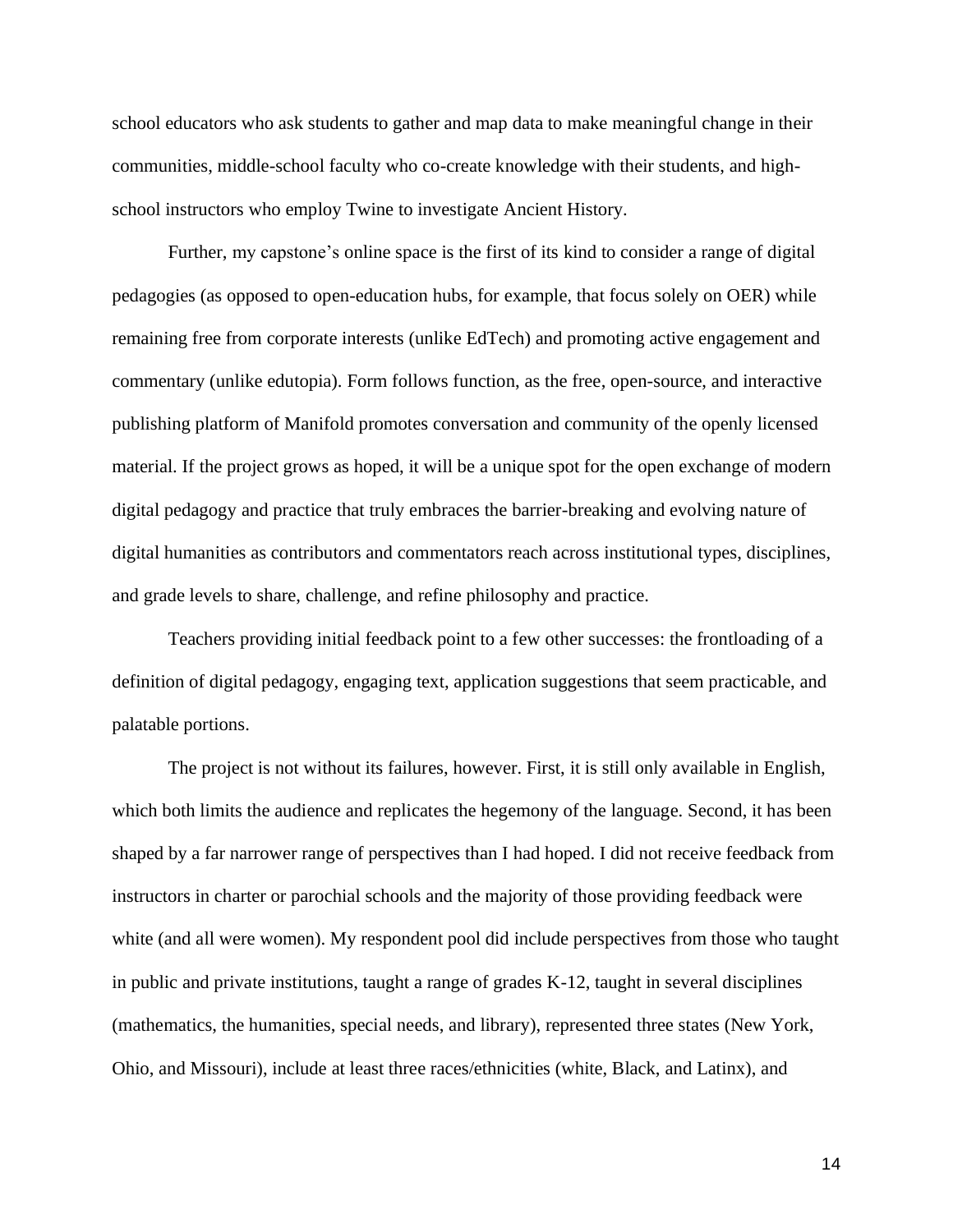reported at least one cognitive disability (ADHD). Another failure was that I'd hoped, even in this early stage, to have guest curators, but it seems as though that may need to wait until after the pandemic.

#### <span id="page-24-0"></span>*Continuation of the Project*

My intent from the start was to create a living, growing space for an ever-widening community of educators to explore that would continue far beyond my capstone. While in my proposal, I chose to begin with three to five issues fleshed out, it is my intention to create one per month moving forward. Upcoming topics include text analysis (yes, even for elementary students!), bias in algorithms, and games (with the assistance of a guest contributor). The project currently includes the option for visitors to sign-up for notification when new content is available, and it actively invites comments, feedback, and participation. I have learned that it is unlikely that teachers will help create content while the pandemic continues, but I have already had interest from one feedback provider and her team to share classroom examples on the site this summer. I also plan in February of 2022 to share this project through a range of teacher networks (such as [K-12 Voices for Open](https://sites.google.com/iskme.org/k-12voicesforopen) and [NAIS\)](https://www.nais.org/about/) as well as through social media. Expansion will also allow project visitors to take advantage of new OER functionality in the next release of Manifold (due in out in February or March of 2022).

I fervently believe that the resource will be more effective if I can get it translated into Spanish—a feature that may also have to wait until after the pandemic if I am to rely on volunteers. The 2020 Census estimates that over [8 million students, ages 5 -](https://data.census.gov/cedsci/table?q=Language%20Spoken%20at%20Home&tid=ACSST1Y2019.S1601) 17, speak Spanish at [home,](https://data.census.gov/cedsci/table?q=Language%20Spoken%20at%20Home&tid=ACSST1Y2019.S1601) so a translation, even after launch, would better reflect classrooms and communities around the country and may promote broader remixing of the ideas and curricular examples.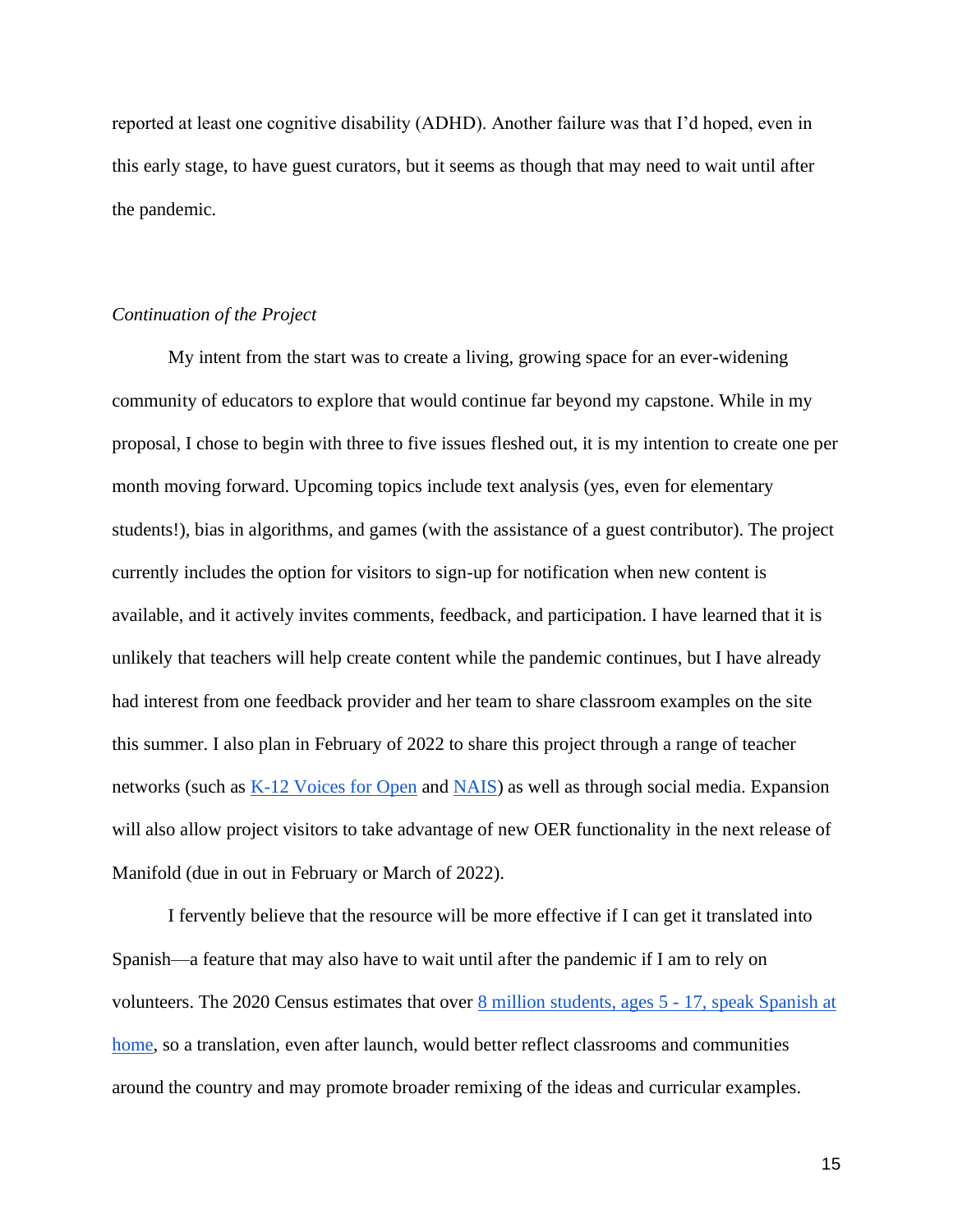Translation might also help chip away at the predominance of English resources for professional development, encouraging translation in similar endeavors.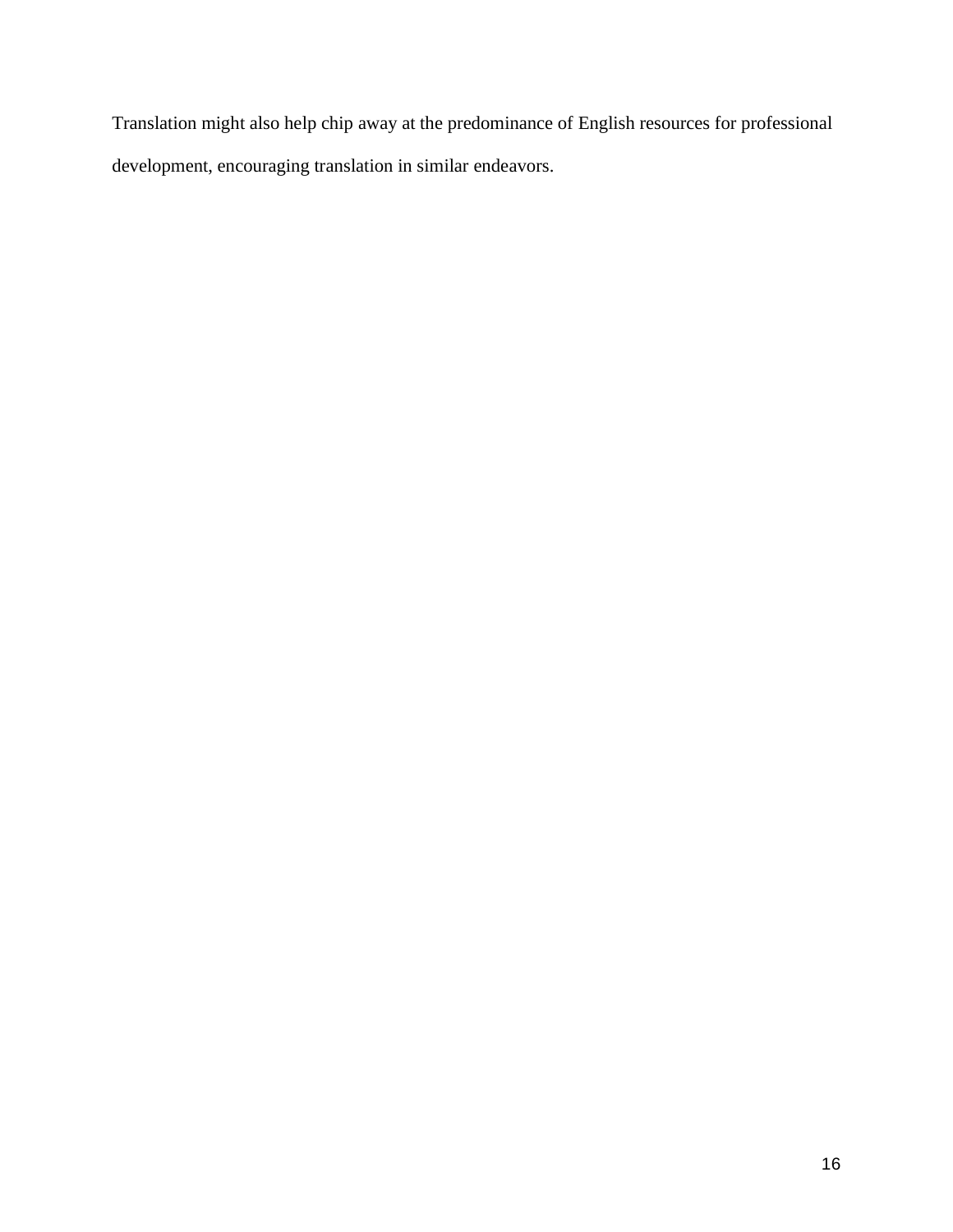### <span id="page-26-0"></span>SELECT BIBLIOGRAPHY

- Buckley-Marudas, Mary Frances (Molly), and Shelley E. Rose. "Collaboration, Risk, and Pedagogies of Care: Looking to a Postpandemic Future." *The Journal of Interactive Technology and Pedagogy*, 11 May 2021[,](https://jitp.commons.gc.cuny.edu/collaboration-risk-and-pedagogies-of-care-looking-to-a-postpandemic-future/) [https://jitp.commons.gc.cuny.edu/collaboration-risk-and-pedagogies-of-care-looking-to](https://jitp.commons.gc.cuny.edu/collaboration-risk-and-pedagogies-of-care-looking-to-a-postpandemic-future/)[a-postpandemic-future/.](https://jitp.commons.gc.cuny.edu/collaboration-risk-and-pedagogies-of-care-looking-to-a-postpandemic-future/)
- Ciminesi, Suzanne. "How to Turn Math Word Problems Into Engaging Comics." Edutopia, https://www.edutopia.org/article/how-turn-math-word-problems-engaging-comics. Accessed 16 Jan. 2022.
- Cohn, Jenae, et al. "Creating Online Community: A Response to the Needs of 21st Century Faculty Development." The Journal of Faculty Development, vol. 30, no. 2, 2016, pp. 47-57. ProQuest,

[http://ezproxy.gc.cuny.edu/login?url=https://www.proquest.com/scholarly-journals/creating](http://ezproxy.gc.cuny.edu/login?url=https://www.proquest.com/scholarly-journals/creating-online-community-response-needs-21st/docview/1931651070/se-2?accountid=7287)[online-community-response-needs-21st/docview/1931651070/se-2?accountid=7287](http://ezproxy.gc.cuny.edu/login?url=https://www.proquest.com/scholarly-journals/creating-online-community-response-needs-21st/docview/1931651070/se-2?accountid=7287) .

- "Digital Pedagogy in the Humanities | MLA Commons." Accessed September 14, 2021. [https://digitalpedagogy.mla.hcommons.org/.](https://digitalpedagogy.mla.hcommons.org/)
- D'Ignazio, Catherine, and Lauren Klein. "2. Collect, Analyze, Imagine, Teach." *Data Feminism*, 2020. *data-feminism.mitpress.mit.edu*, [https://data](https://data-feminism.mitpress.mit.edu/pub/ei7cogfn/release/4)[feminism.mitpress.mit.edu/pub/ei7cogfn/release/4.](https://data-feminism.mitpress.mit.edu/pub/ei7cogfn/release/4)
- Elder, Abbey and Stacy Katz. "'The OER Starter Kit Workbook' on Manifold Scholarship at CUNY." Accessed September 14, 2021. [https://cuny.manifoldapp.org/projects/the-oer-starter-kit-workbook.](https://cuny.manifoldapp.org/projects/the-oer-starter-kit-workbook)
- Froehlich, Heather. "Distance-Reading the Feminine Landscapes of The Awakening." *CLiC Fiction*, [https://blog.bham.ac.uk/clic-dickens/2018/06/29/distance-reading-the-feminine](https://blog.bham.ac.uk/clic-dickens/2018/06/29/distance-reading-the-feminine-landscapes-of-the-awakening/)[landscapes-of-the-awakening/.](https://blog.bham.ac.uk/clic-dickens/2018/06/29/distance-reading-the-feminine-landscapes-of-the-awakening/) Accessed 16 Dec. 2021.

*Geospatial Revolution*[.](https://geospatialrevolution.psu.edu/) [https://geospatialrevolution.psu.edu/.](https://geospatialrevolution.psu.edu/) Accessed 28 Dec. 2021.

Hirsch, Brett D. : ": Digital Humanities and the Place of Pedagogy." In *Digital Humanities Pedagogy : Practices, Principles and Politics*, 3–30. Digital Humanities Series. Cambridge: Open Book Publishers, 2015[.](http://books.openedition.org/obp/1613) [http://books.openedition.org/obp/1613.](http://books.openedition.org/obp/1613)

Mitchell, Katharyne, and Sarah Elwood. "Engaging Students through Mapping Local